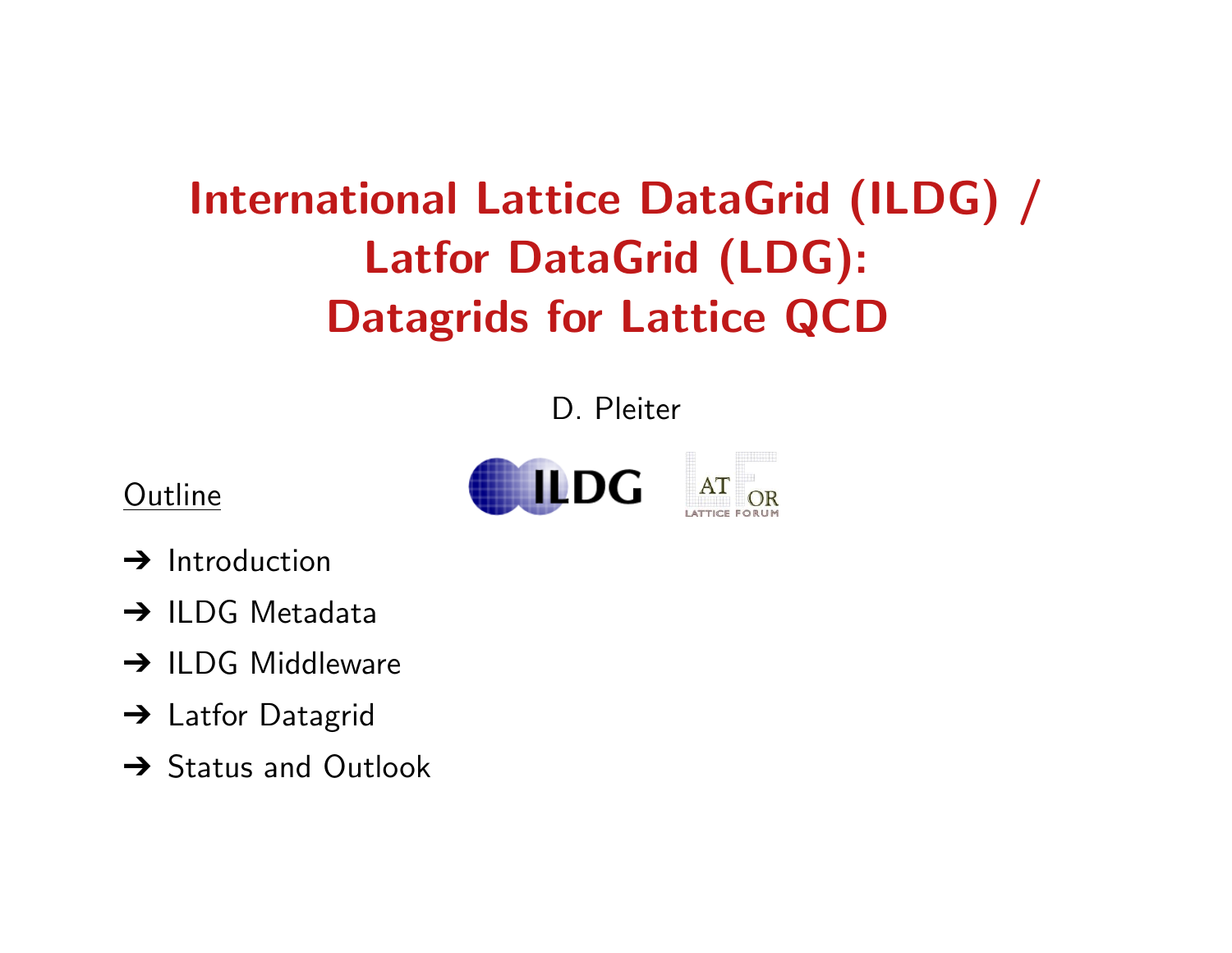# Introduction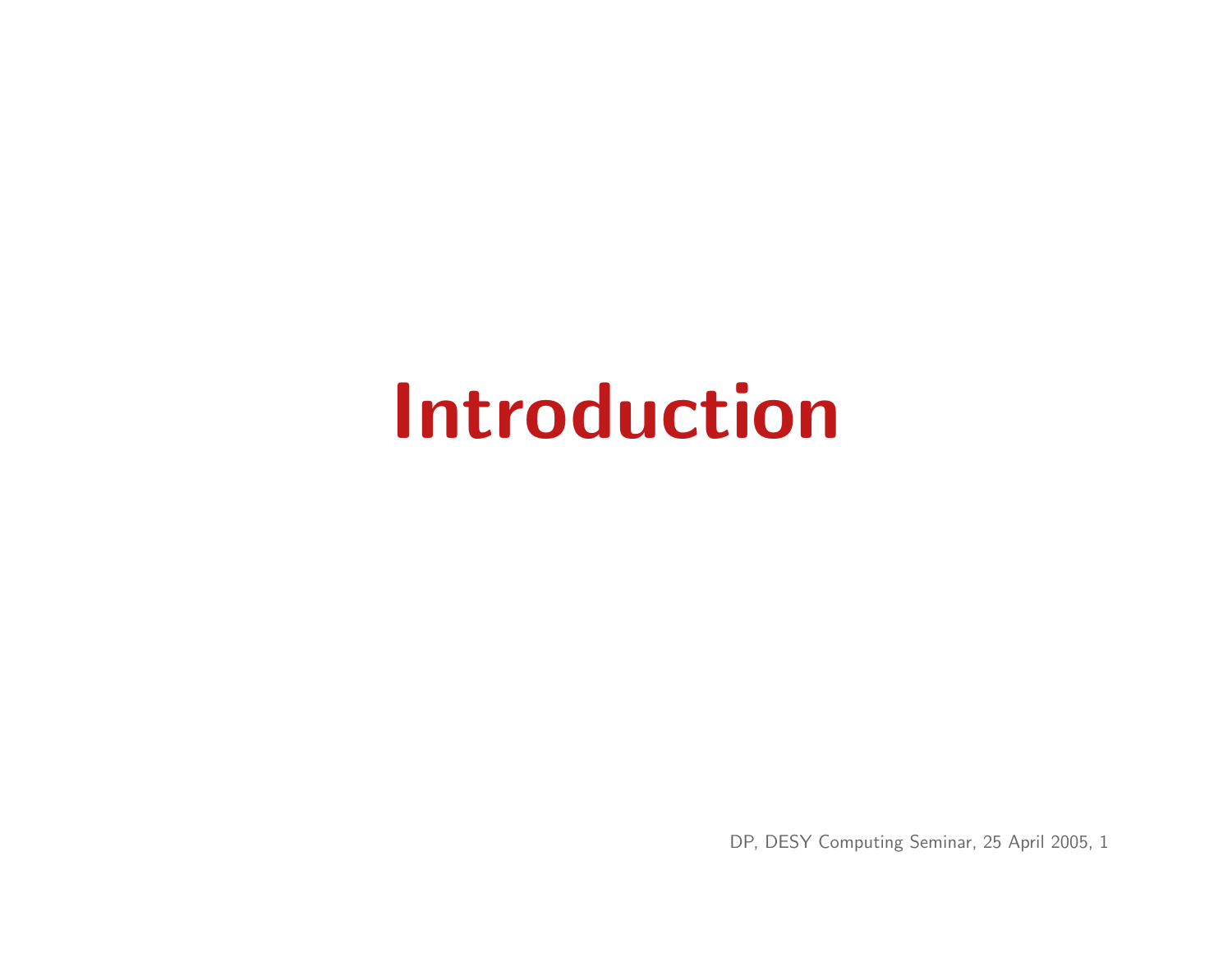### Lattice QCD

Path integral formulation:

$$
\langle 0|T\{\phi(x_1)... \phi(x_n)\}|0\rangle = \frac{1}{\mathcal{Z}}\int (\mathcal{D}\phi) \ \phi(x_1)... \phi(x_n)e^{-\mathcal{S}_E[\phi]}
$$

where

$$
\int(\mathcal{D}\phi)=\prod_x\int d\phi(x)
$$





**☞ Different discretisations (i.e. actions) ☞ Evaluation of integral by Markov chain**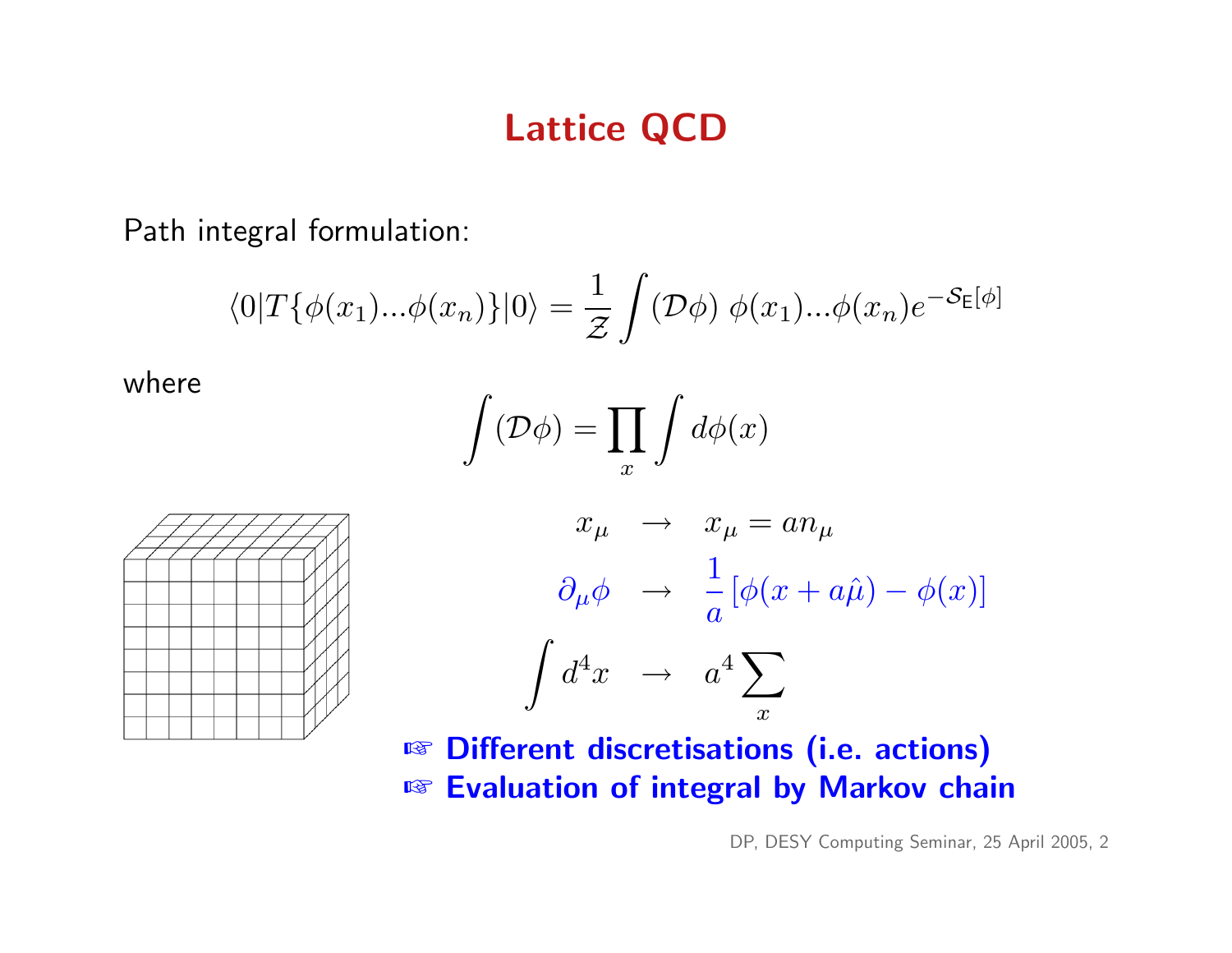# Lattice QCD (2)

Simulations should be done using

- $\Box$  light quarks  $(m_{\rm ps} \rightarrow 0)$
- $\Box$  large boxes  $(L \rightarrow \infty)$
- $\Box$  small lattice spacing  $(a \rightarrow 0)$

Costs for generating gauge configurations with dynamical fermions:

costs 
$$
\propto (r_0 m_{\text{ps}})^{-z_{\text{ps}}} \left(\frac{L}{a}\right)^{z_L} \left(\frac{r_0}{a}\right)^{z_a}
$$

where  $z_{PS} \simeq 4 - 6$ ,  $z_L \simeq 5$ ,  $z_a \simeq 2$ .

#### **☞ Increasing computational costs!**

State-of-the-art simulations require TFlops-Computers.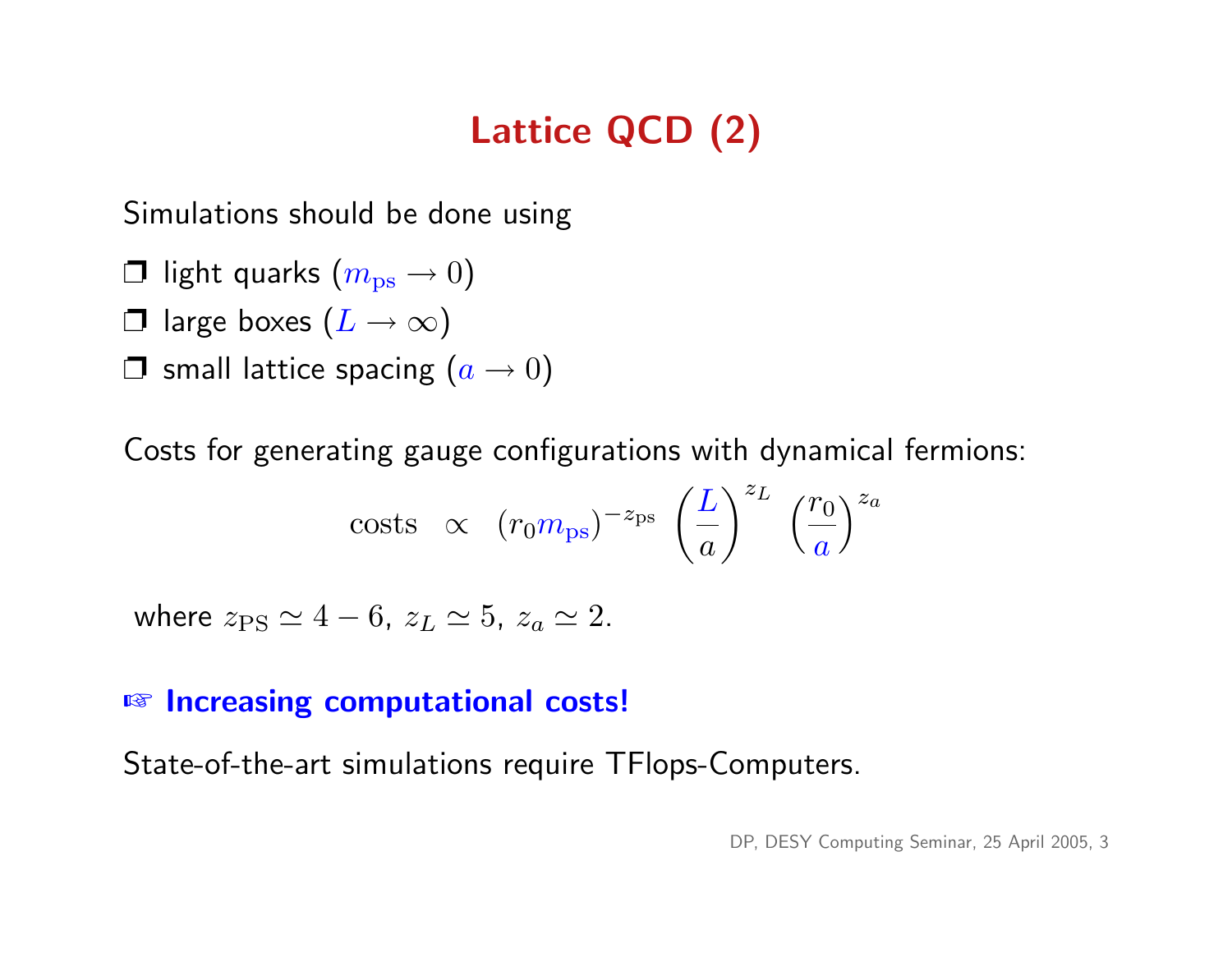## Example: Nucleon Mass



DP, DESY Computing Seminar, 25 April 2005, 4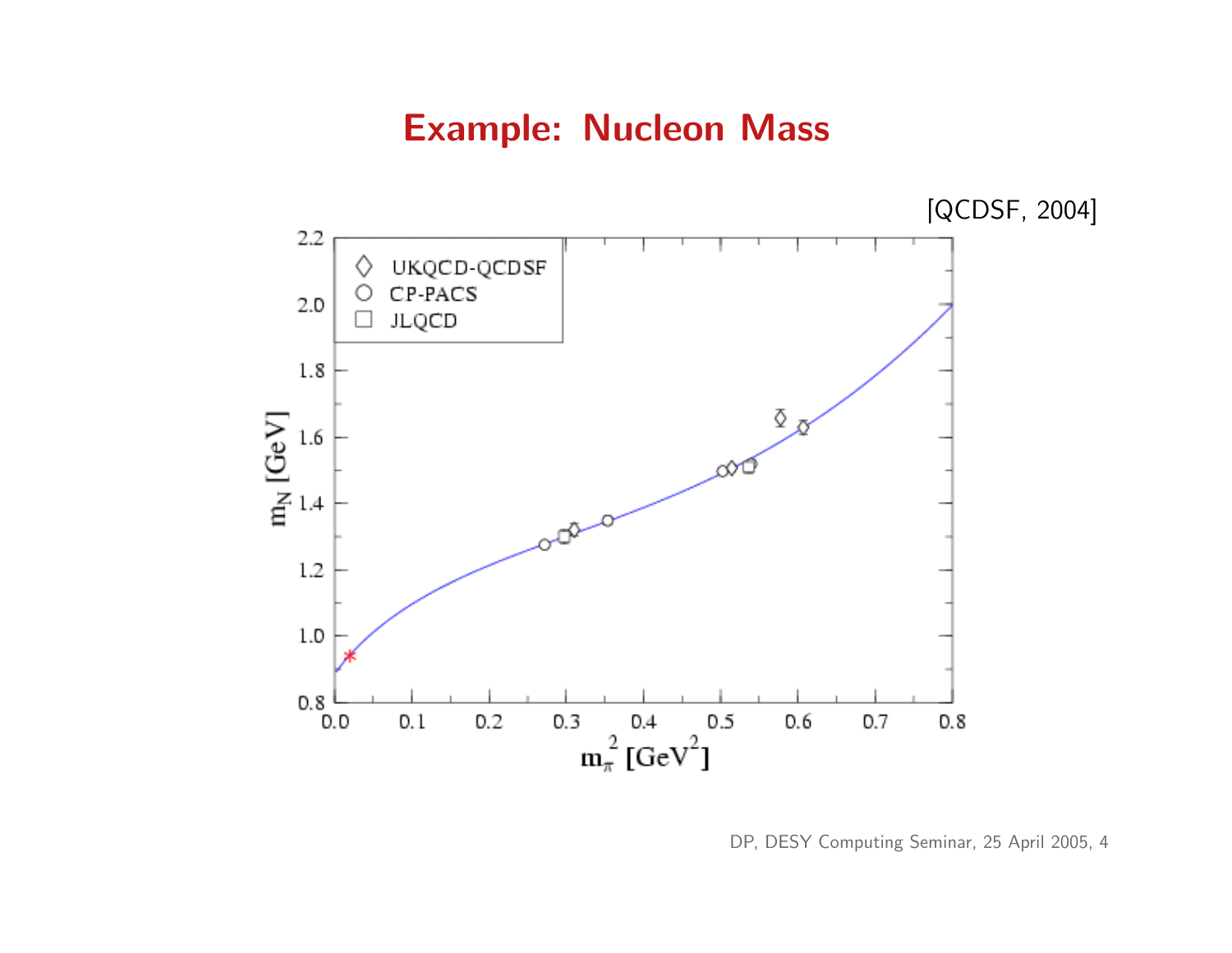# ILDG Initiative

The International Lattice DataGrid was proposed 2001.

- Aim: | Longterm storage and global sharing of gauge configurations within a datagrid
- ☞ Make more efficient use of expensive data
- Our problem is not handling large amounts of data

Participants: France, Germany, Italy, Japan, UK, USA

Working groups:  $\Box$  Metadata working group Middleware working group

http://www.lqcd.org/ildg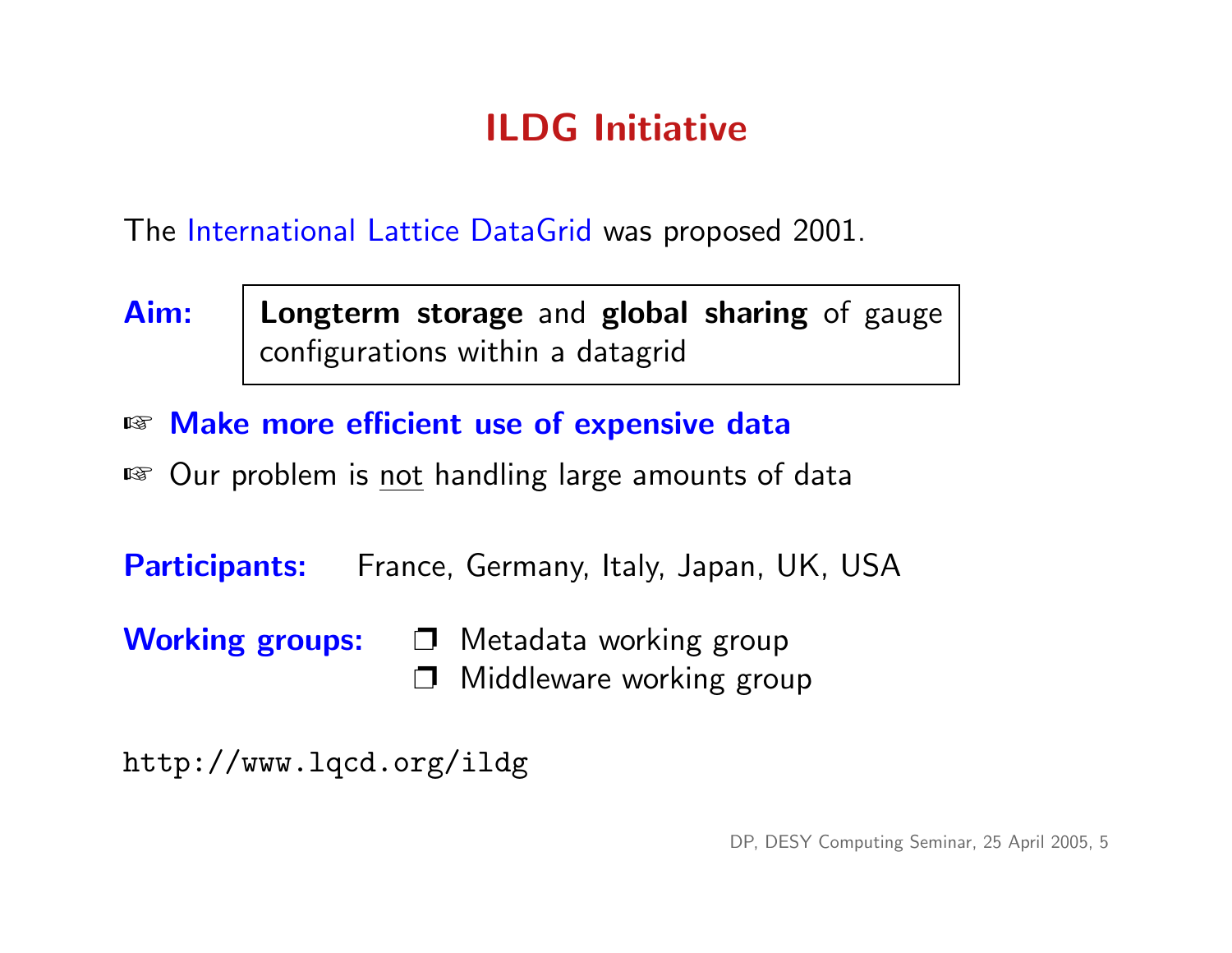## **Requirements**

#### Sharing gauge configurations requires

- ❑ Semantic data access to worldwide distributed data
- $\Box$  Standardised description of the configuration (=metadata) → XML documents which conform to a XML schema
- ❑ Standards on binary file format
- ❑ Definition of common middleware interfaces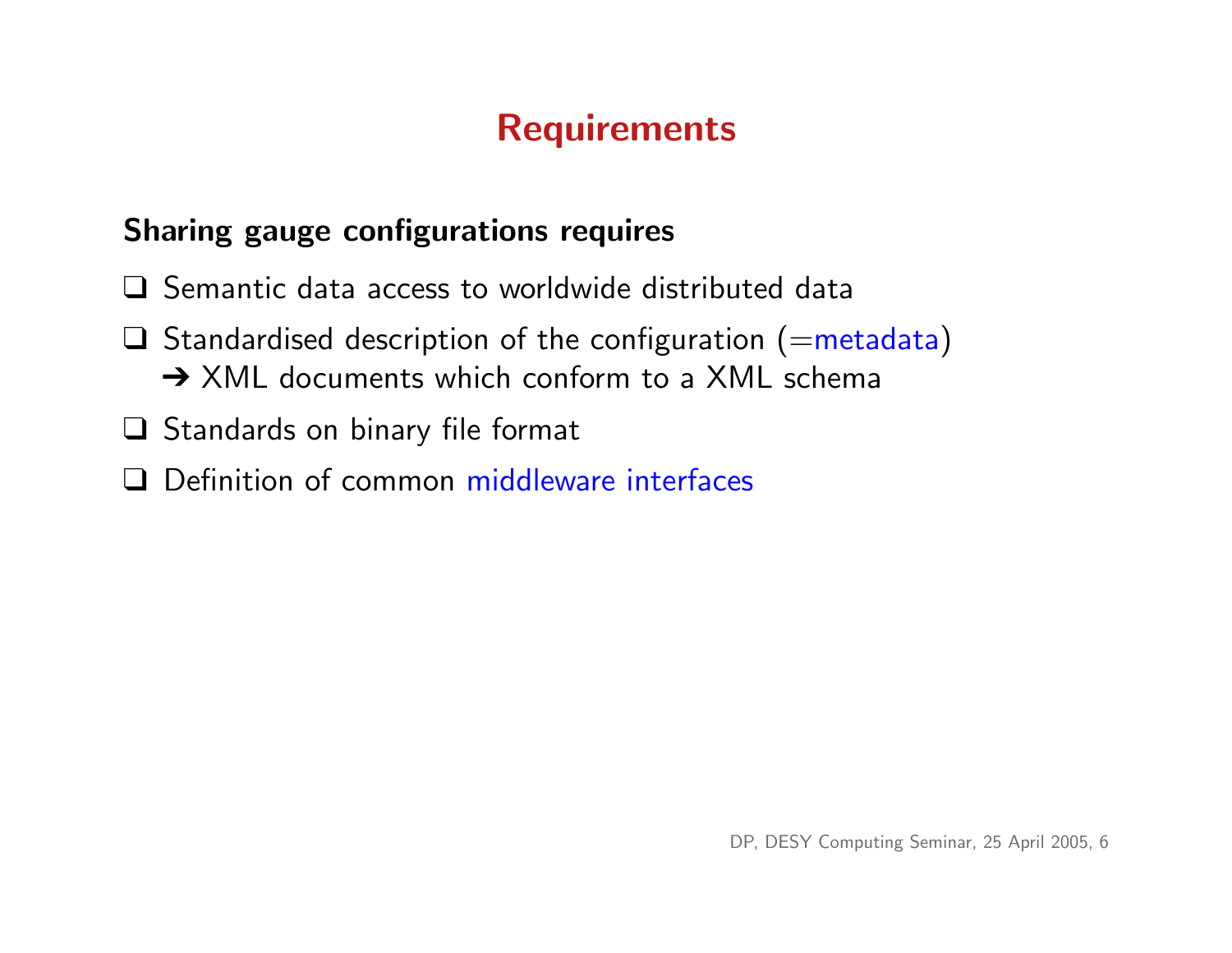# Metadata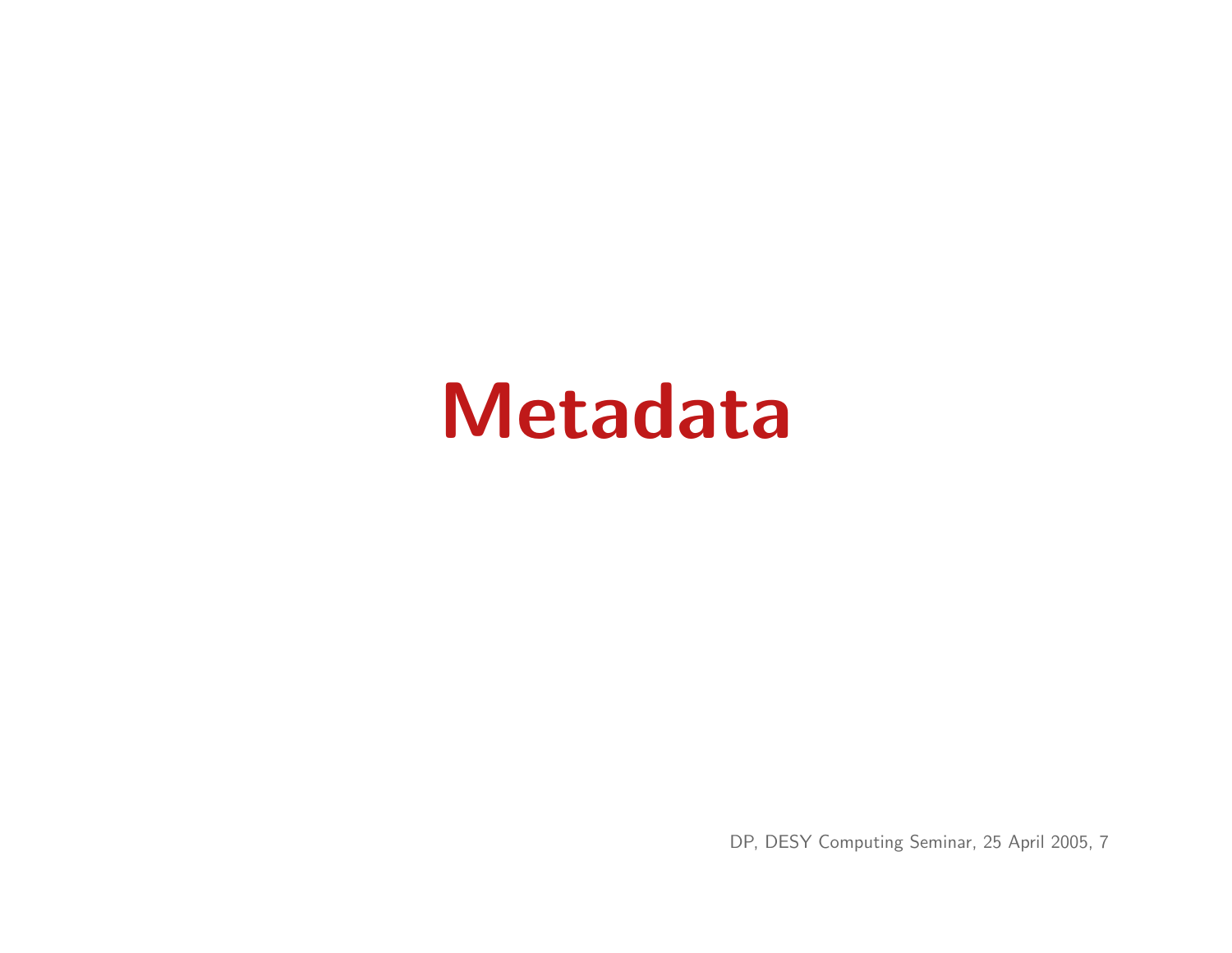## Metadata Items

#### 1. Physics

Description of action and simulation parameter

#### 2. Algorithm

Information about the used algorithm and algorithmic parameters

#### 3. Source code

actually used code, compile time parameters, compilation software

#### 4. Machine

Machine used to produce the configuration

#### 5. Data management

Information about data handling and checksums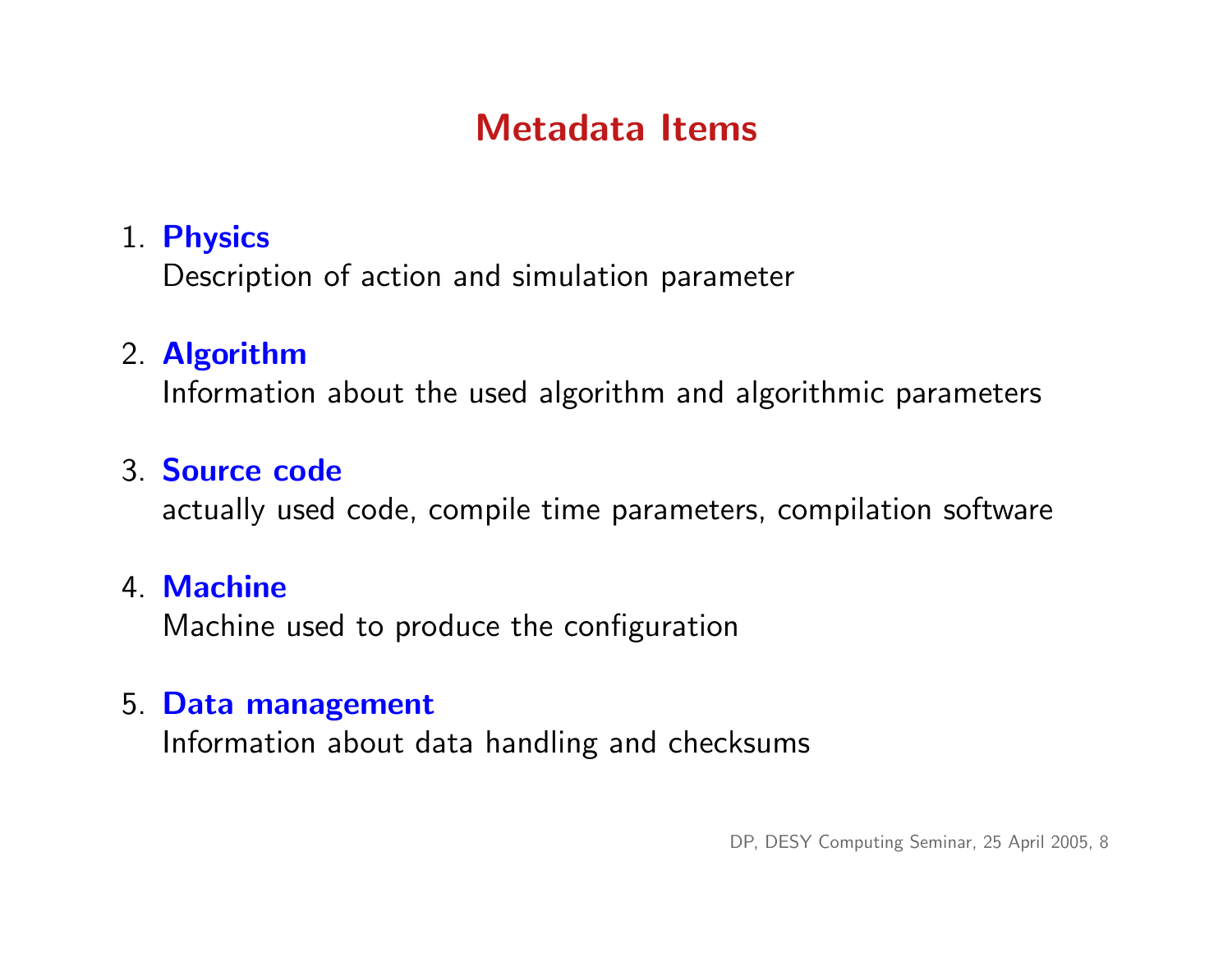# **Requirements**

#### Description of the data should be:

#### 1. unique

Avoid situation that action is described in two different ways, e.g. Iwasaki gauge action

 $S = \beta$  (c<sub>0</sub> plaquette + c<sub>1</sub> rectangular)

or  $S = \tilde{c}_0$  plaquette  $\tilde{c}_1$  rectangular

#### 2. extensible

Schema should allow to describe future actions ☞ data procurement

#### 3. simple

At least as simple as possible ...

#### 4. general

Allow to describe data other than gauge configurations (e.g. propagators, correlators, ...)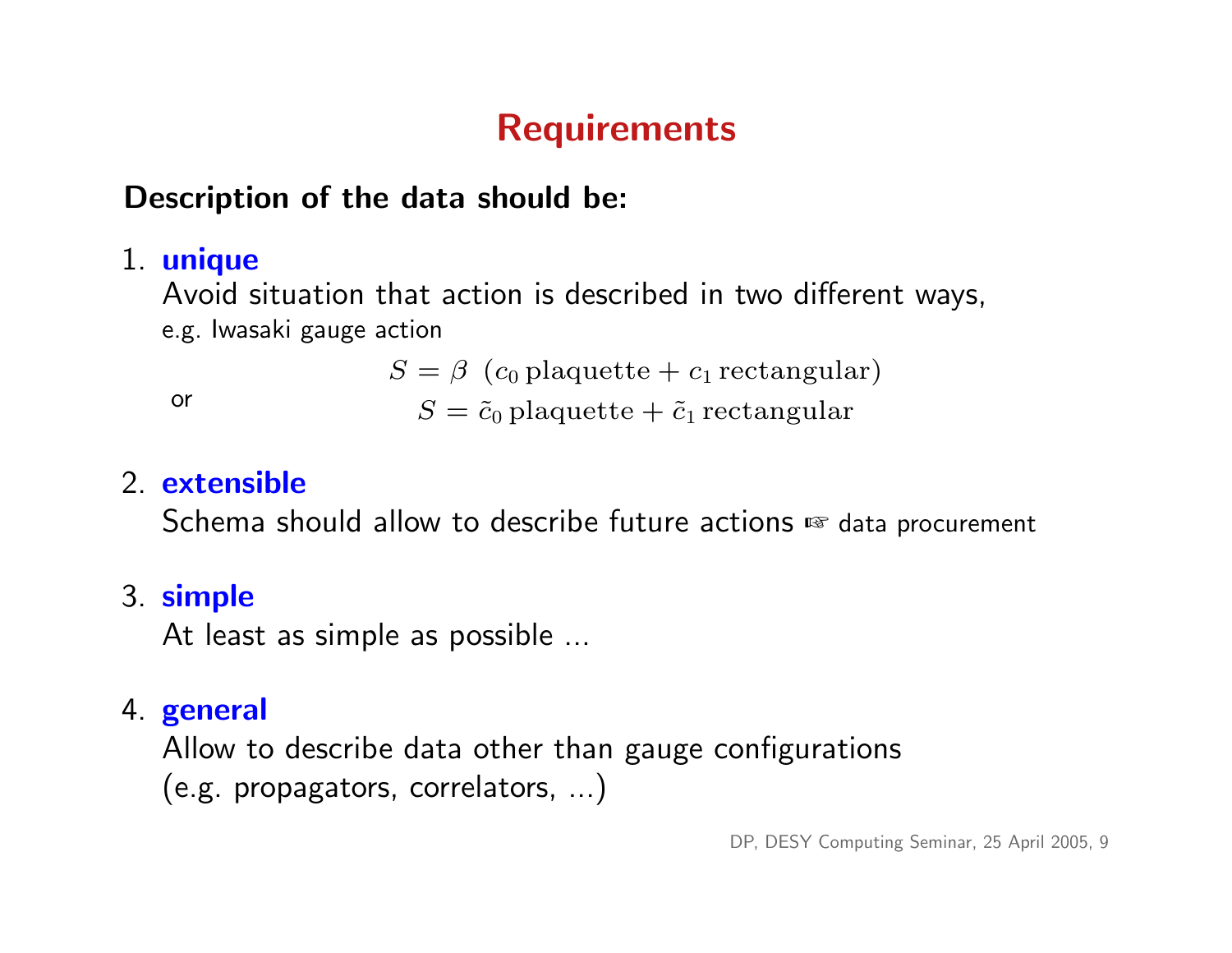# Action

Needed for describing action:

| $\Box$ Array of couplings  | - Name and value<br>- Information on $N_{\rm f}$              |
|----------------------------|---------------------------------------------------------------|
| □ Description of fields    | - Normalisation<br>- Boundary conditions                      |
| $\Box$ Further information | - E.g. choice of couplings<br>$\rightarrow$ Glossary          |
|                            | glossary $=$ URL of a (human readable) documentation provided |

by contributors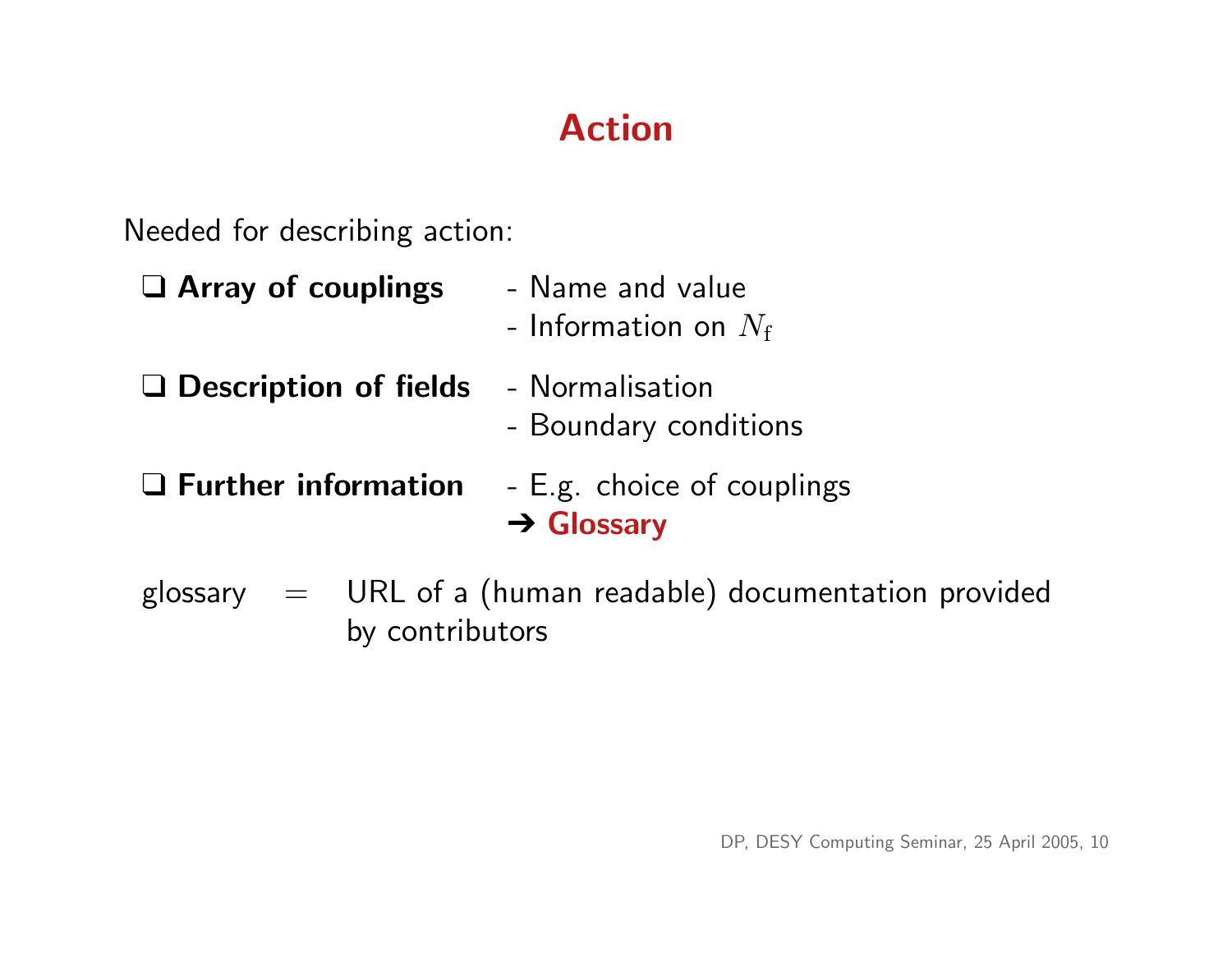### Example: Wilson-Plaquette Action

$$
S_{\rm G} = \beta \sum_{\rm plaquette} \frac{1}{3} \textrm{Re Tr} \left( 1 - U_{\rm plaquette} \right)
$$

 $\Box$  Gluon fields  $U$ 

 $\Box$  Gauge coupling  $\beta$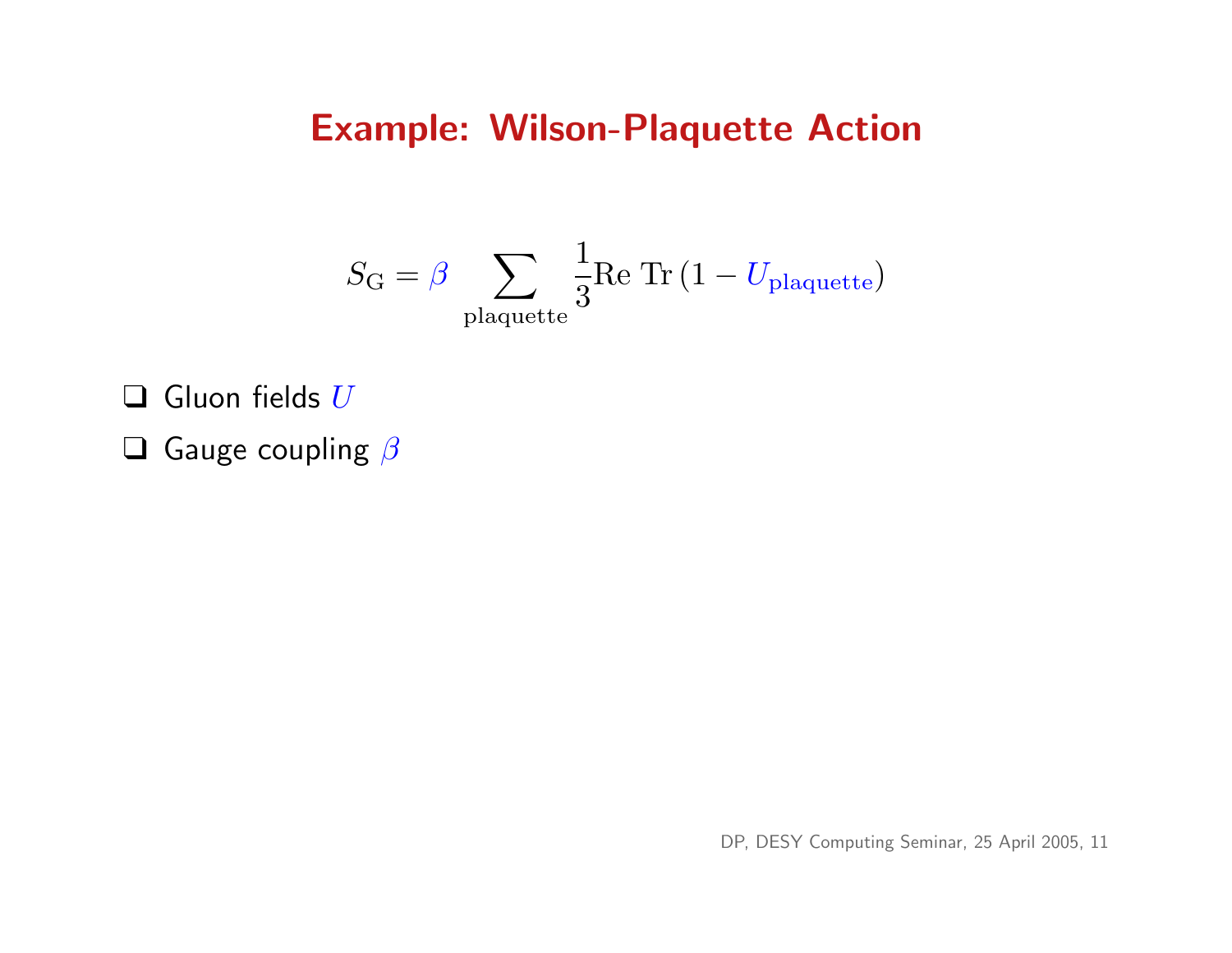# Example: Wilson-Plaquette Action (2)



<plaquetteGluonAction>

... <couplings> <elem>  $>5.2$  $**beta**$  $\langle$ /elem $\rangle$ </couplings> </plaquetteGluonAction>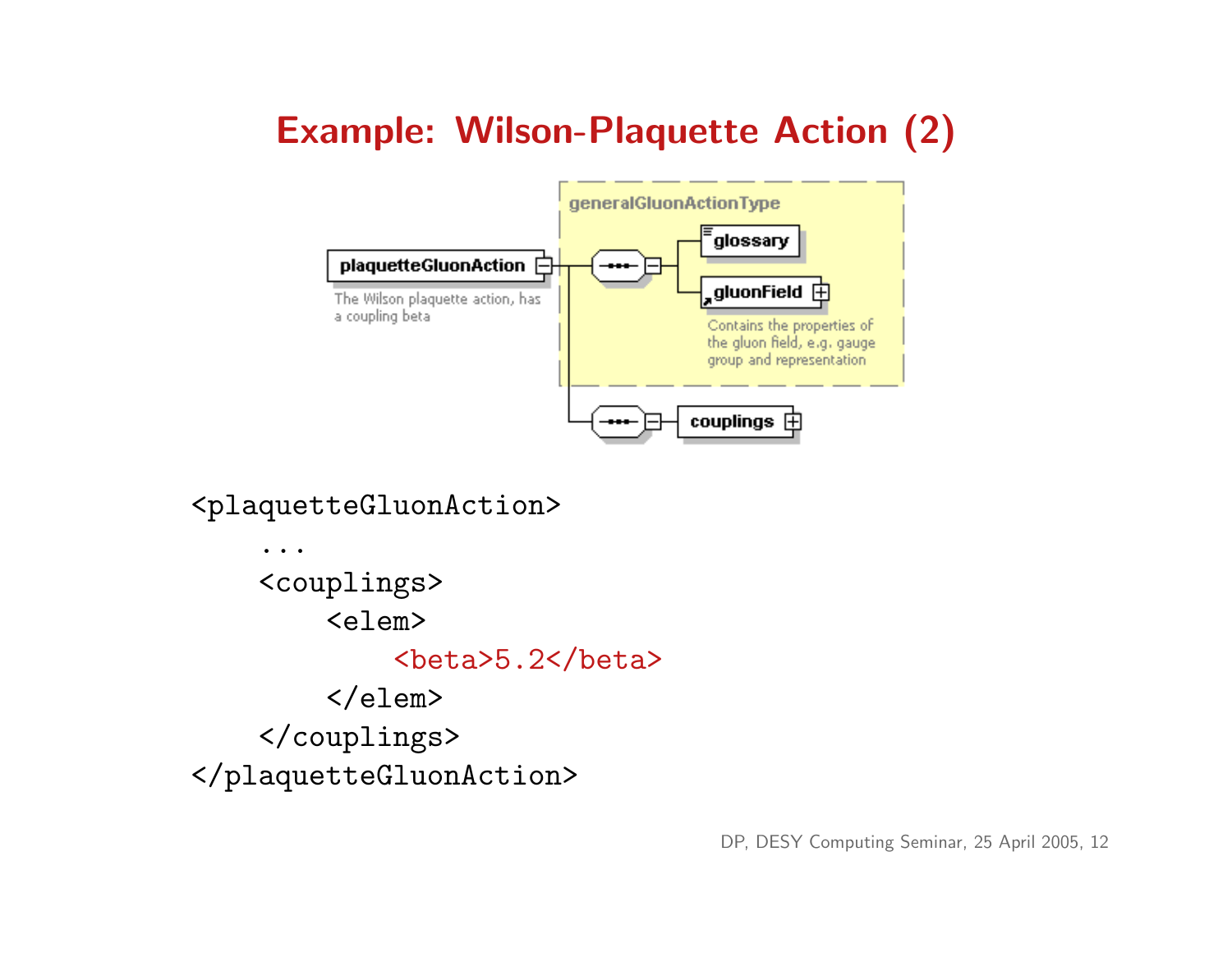# Action (2)

Description of action parameters most critical to ensure metadata being unique and extensible.

Strategy: hierarchy of actions

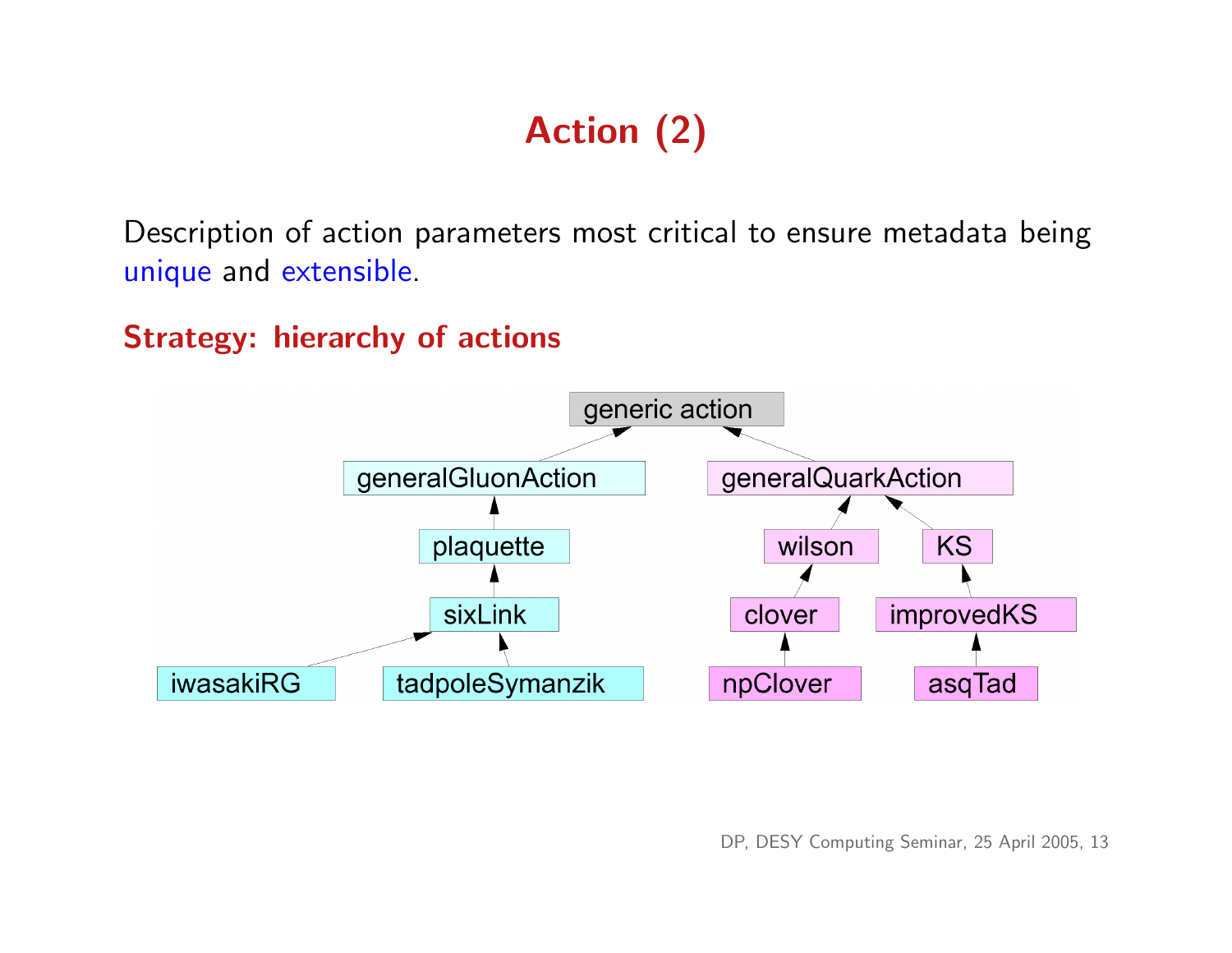## Ensembles and Configurations

Aim: Avoid replication of complicated data structure

Markov chains are used to generate gauge field configurations

| Markov chain | $\leftrightarrow$ | <b>Ensemble XML</b>      |
|--------------|-------------------|--------------------------|
| Markov step  |                   | <b>Configuration XML</b> |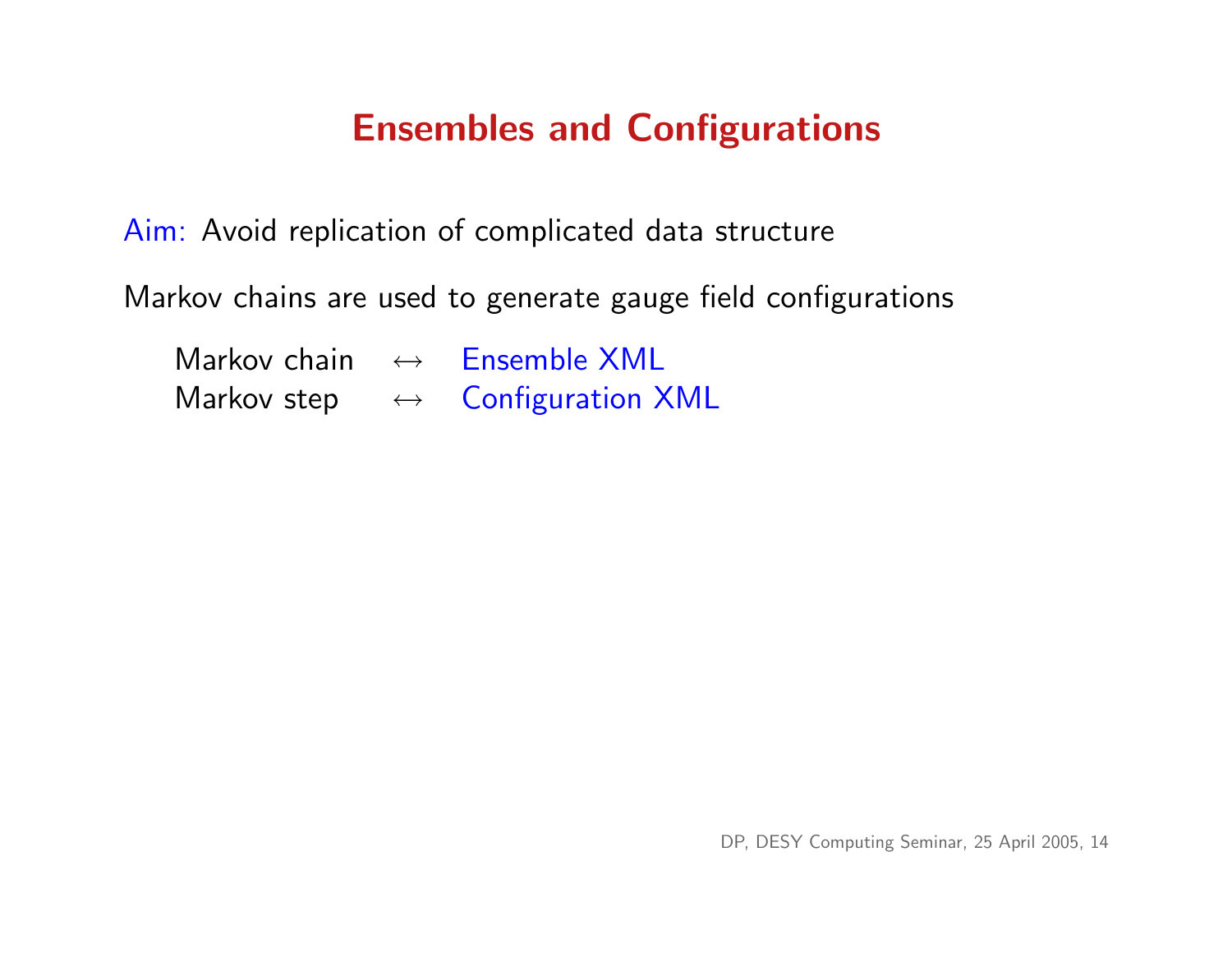# Ensemble XML

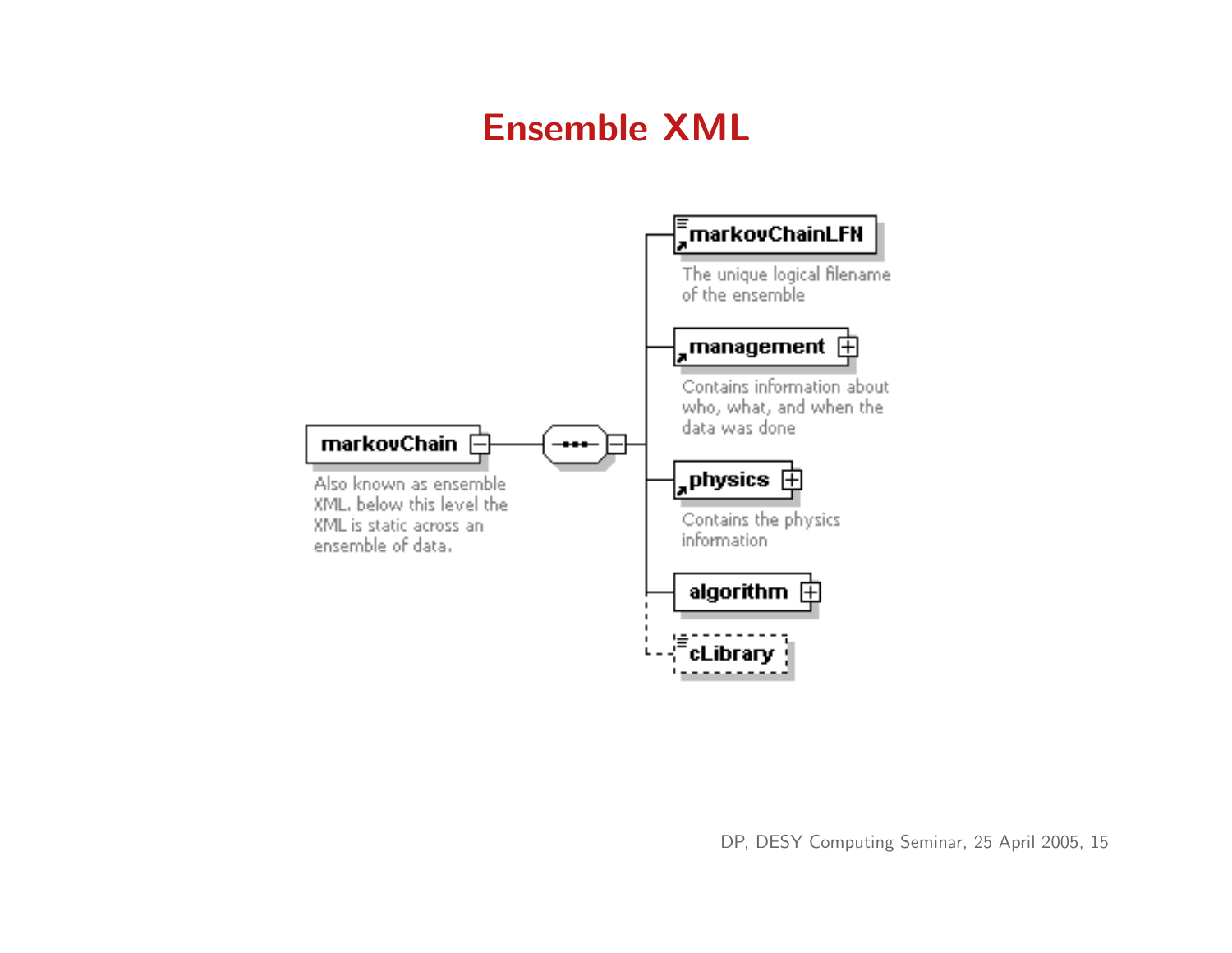# Configuration XML

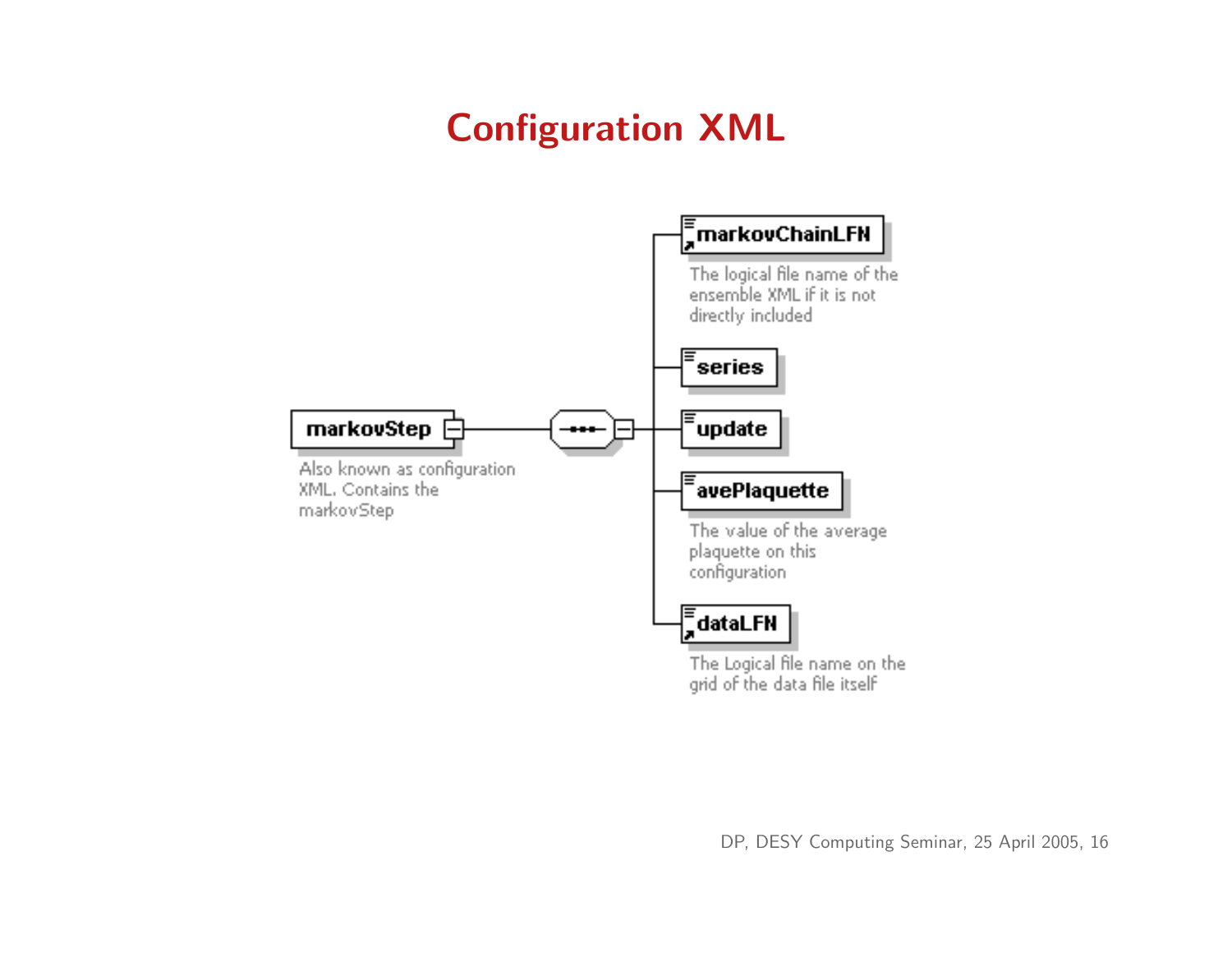### Linking Metadata and Data

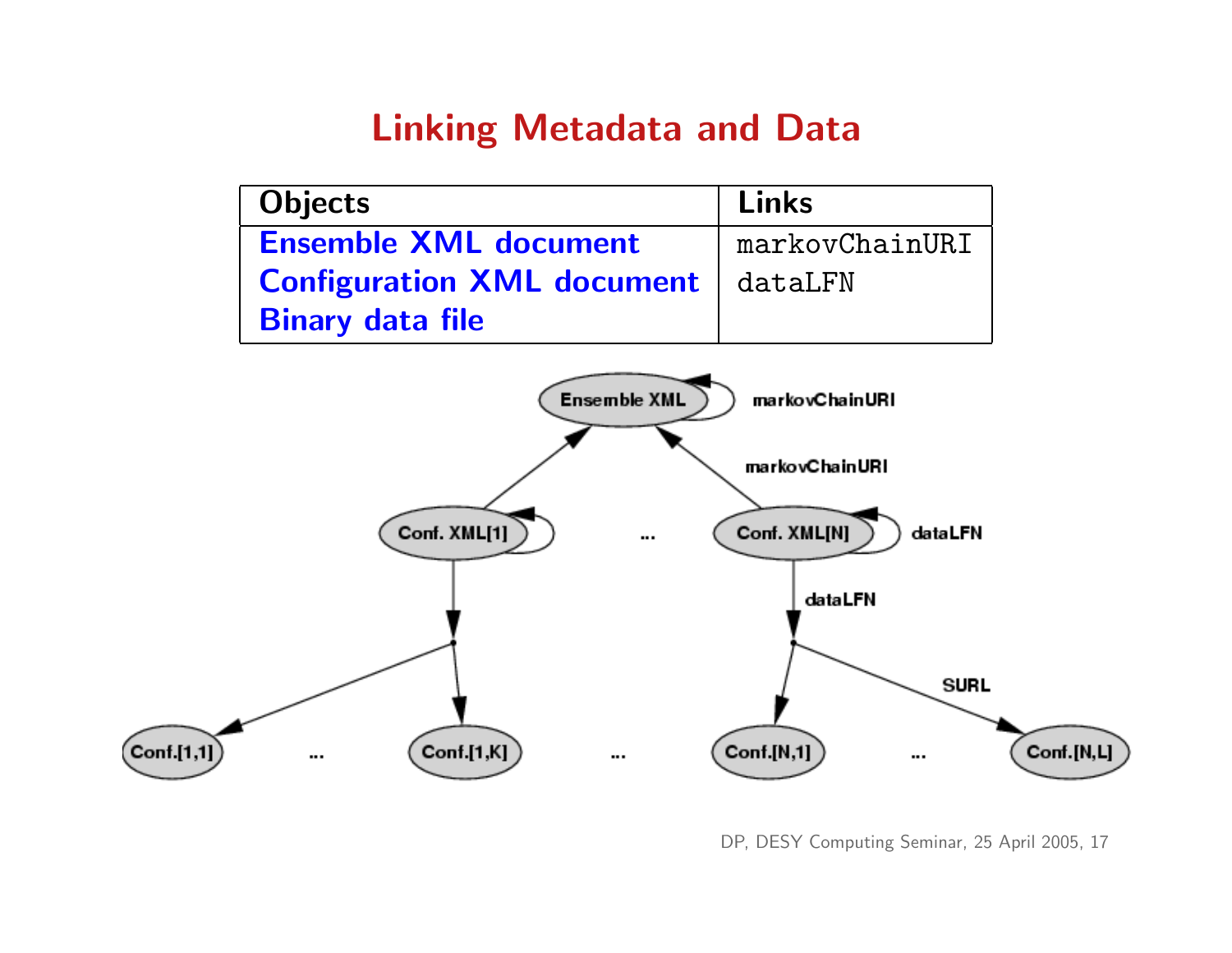## Binary Data File Format

#### ILDG binary files consists of (at least):

❐ XML document with parameters useful for reading (ildg-format)

```
<?xml version="1.0" encoding="UTF-8"?>
<ildgFormat>
  <version> 1.0 </version>
  <field> su3gauge </field>
  <precision> 32 </precision>
  <lx> 20 </lx> <ly> 20 </ly> <lz> 20 </lz> <lt> 64 </lt>
</ildgFormat>
```
- ❐ Binary data (ildg-binary-data)
- ❐ LFN (ildg-data-LFN)

```
■ Use LIME for packaging
```
 $LIME = Lattice QCD$  Interchange Message Encapsulation [SciDAC]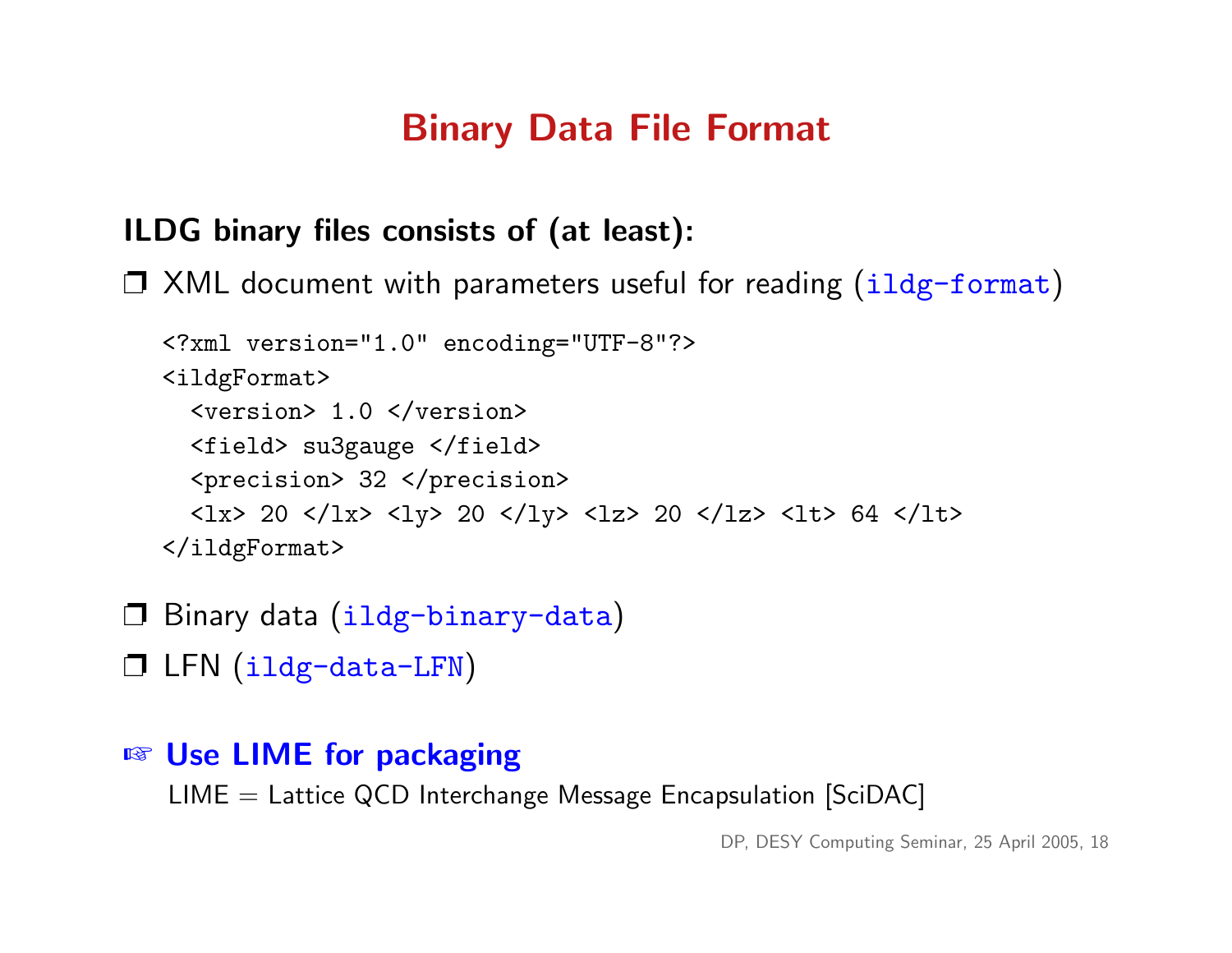## LIME Records and Messages

 $\Box$  LIME allows to encapsulate  $\geq 1$  messages, each consisting of  $\geq 1$  records.

❑ Only 3 messages/records mandatory for ILDG:

| message | record               | LIME record type |
|---------|----------------------|------------------|
| #1      |                      |                  |
|         |                      |                  |
| #n      | $\ddot{\phantom{a}}$ |                  |
|         | $\#$ i               | ildg-format      |
|         |                      |                  |
|         | $\# j$               | ildg-binary-data |
|         |                      |                  |
|         |                      |                  |
| #m      | #1                   | ildg-data-LFN    |
|         |                      |                  |

❑ Collaborations free to add other messages/records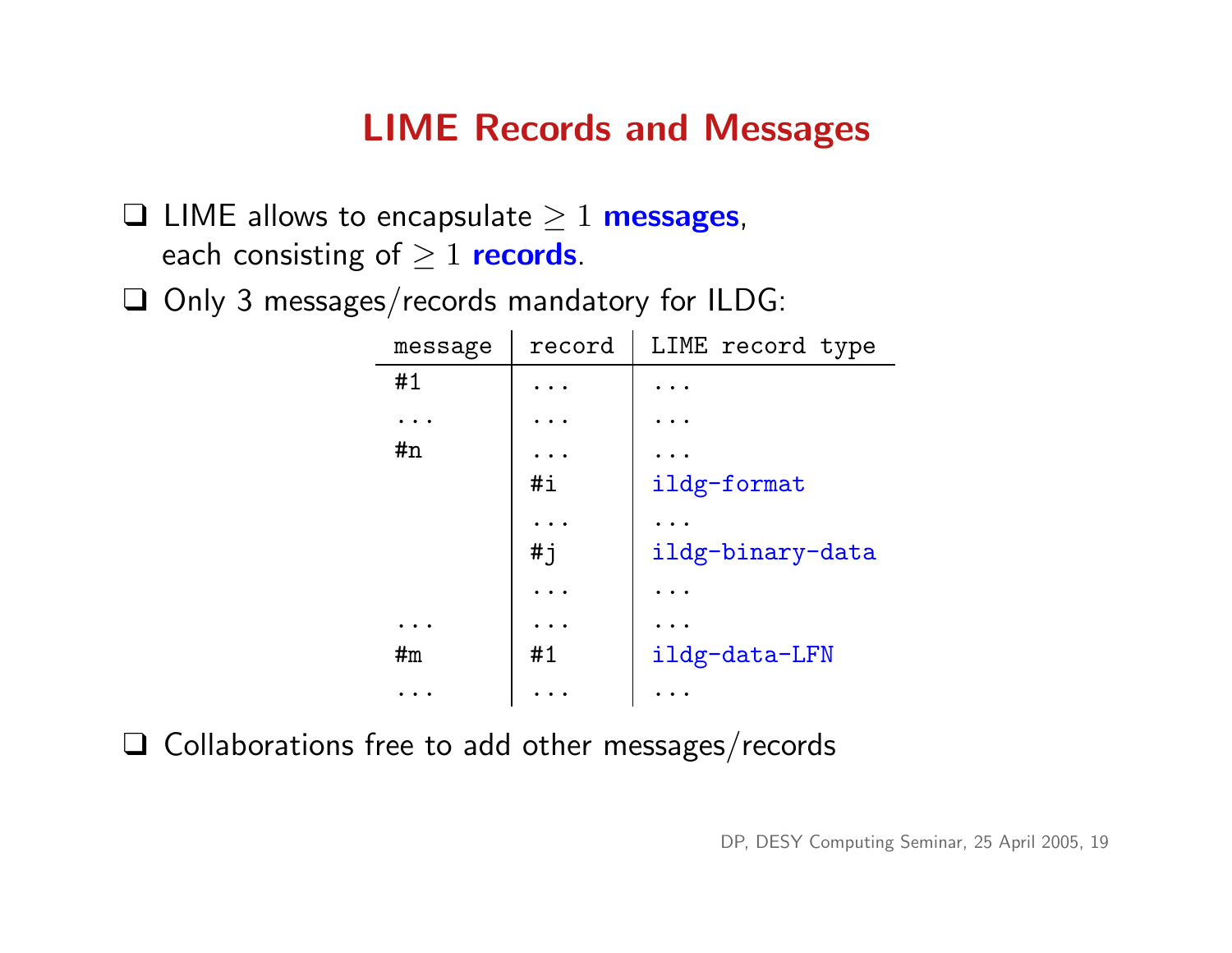# Middleware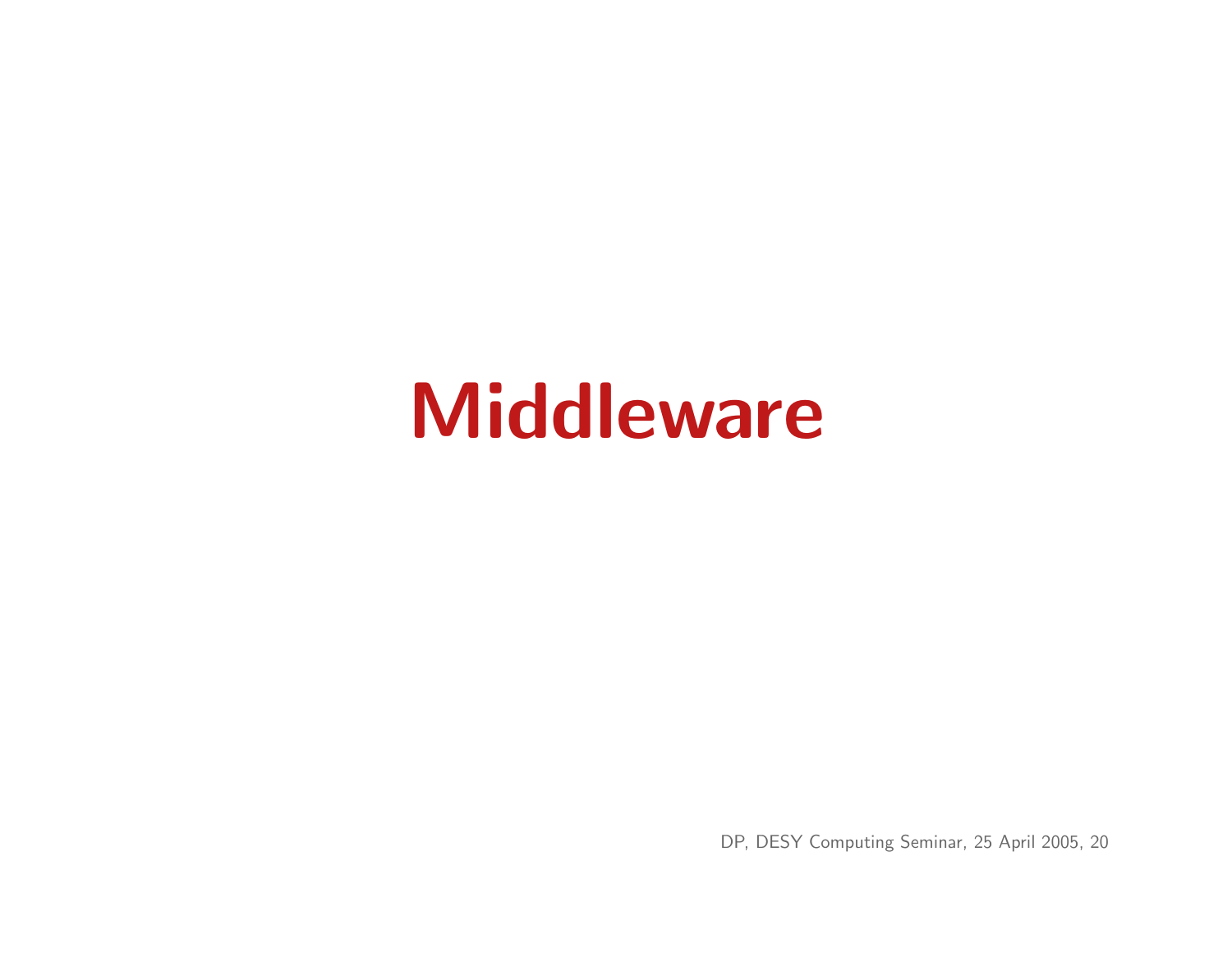# **Overview**

Approach by ILDG-Middleware Working Group:

❑ Grid-of-grids

❑ Minimal set of interface definitions:

- MDC-WS
- RC-WS
- ❑ Few directory services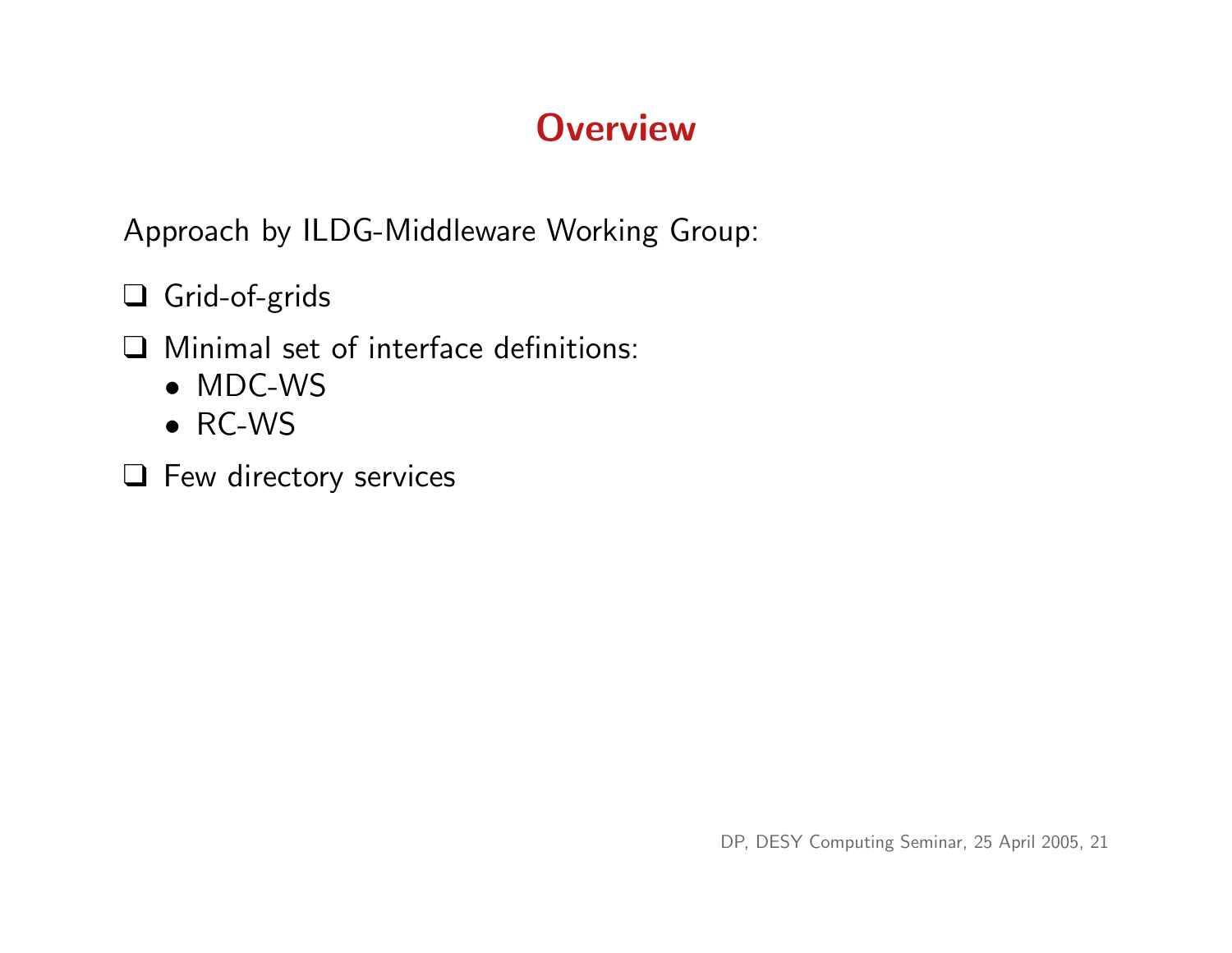### Middleware Architecture

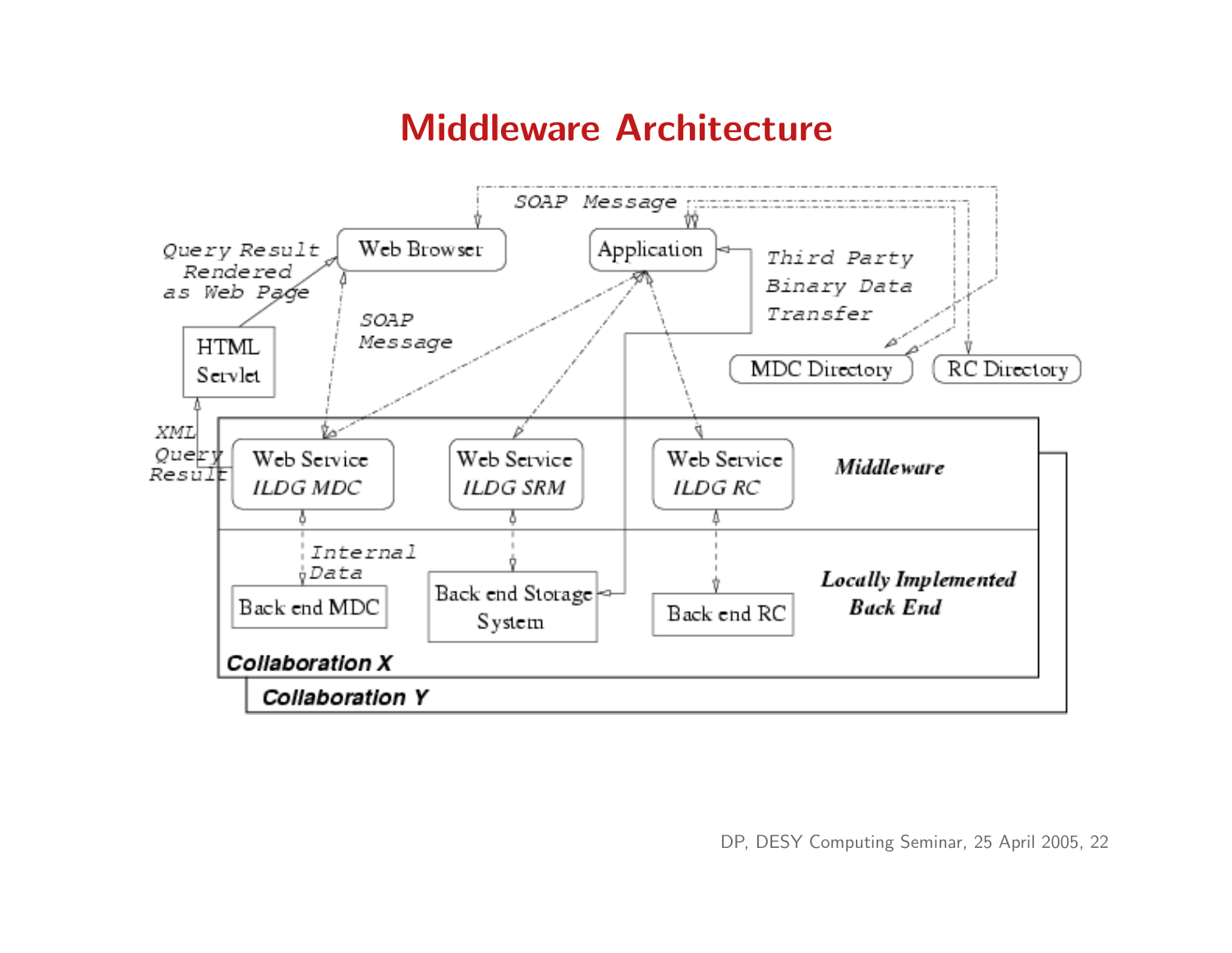## Example: MDC Portal

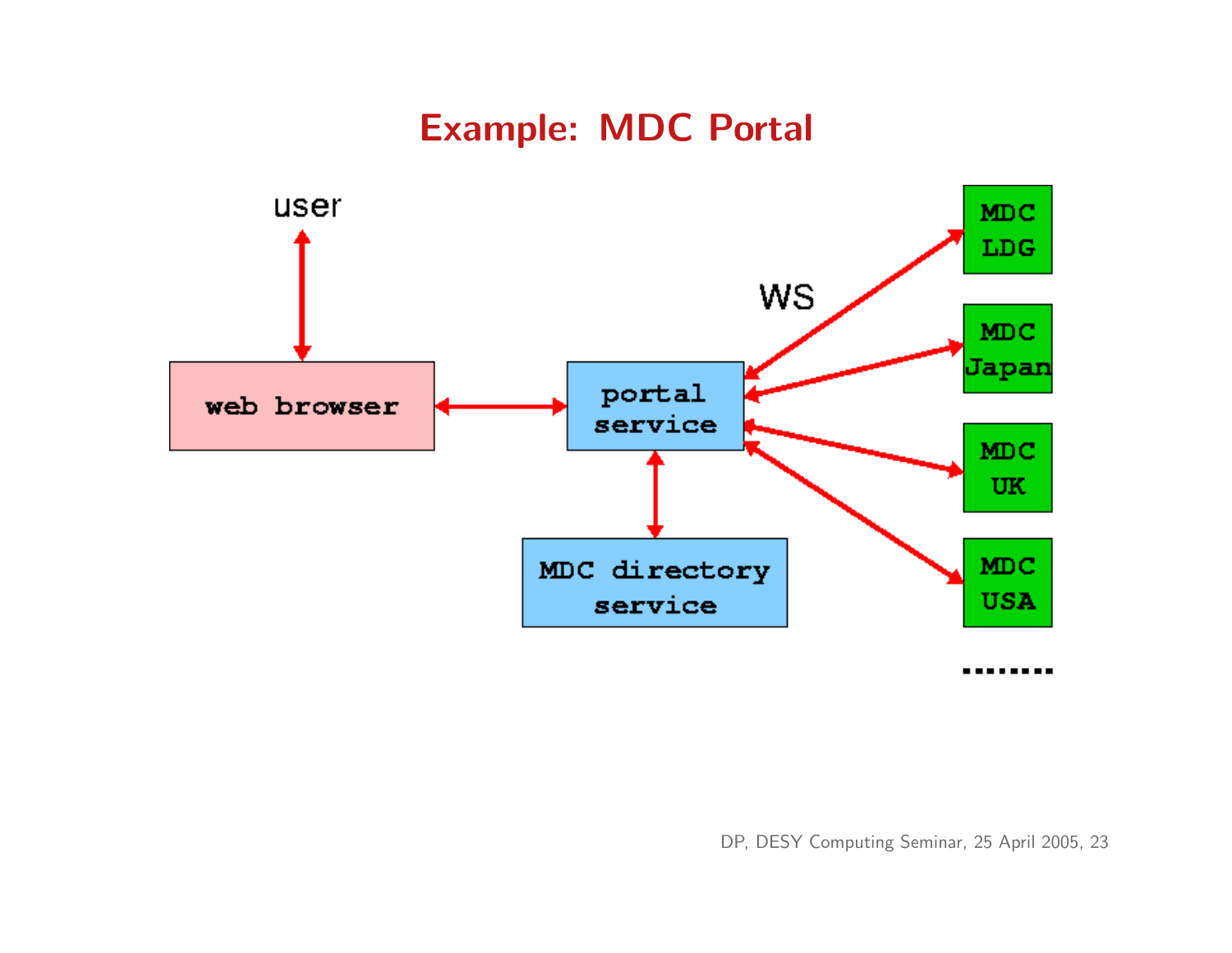# MDC/RC-WS Interface

#### ❑ MDC-WS

- doMetadataQuery()
- doEnsembleQuery()
- doConfigurationQuery()
- getSupportedQueryTypes()

#### ❑ RC-WS

- getURL(LFN)
- addURL(LFN,SURL)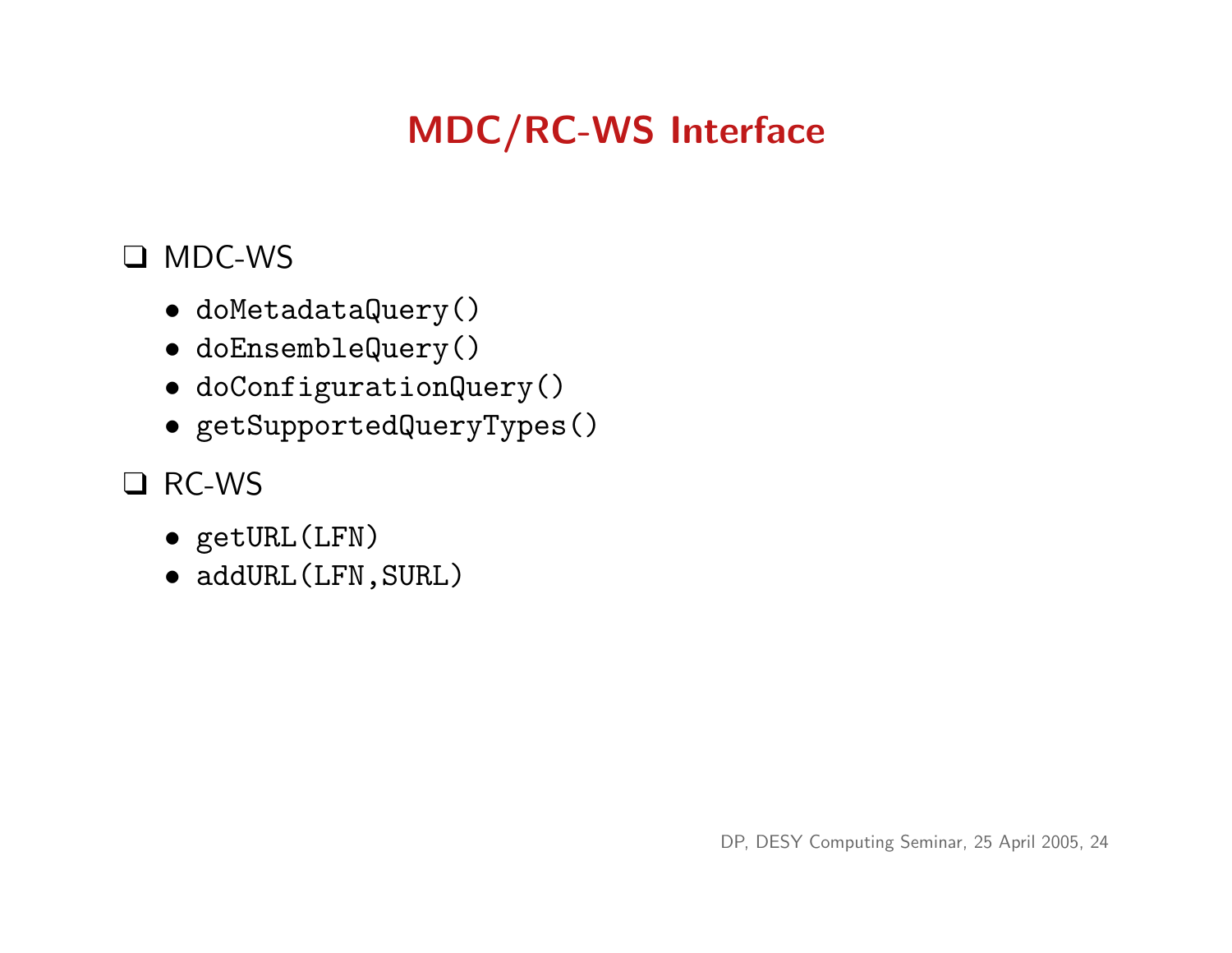# LatFor DataGrid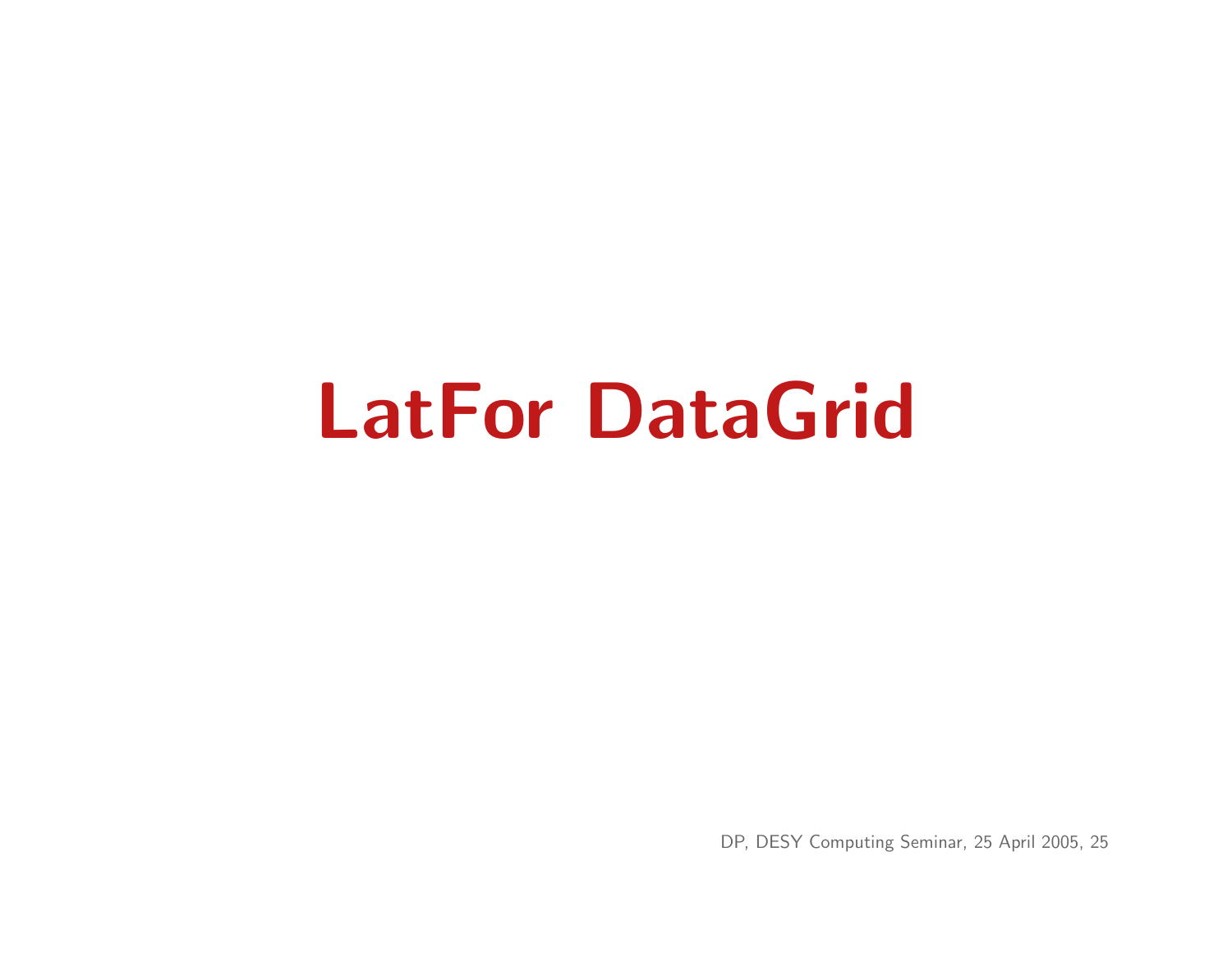## **Credits**







DESY Hamburg: Michael Ernst, Andreas Gellrich NIC/DESY Zeuthen: Karl Jansen, David Melkumyan, Dirk Pleiter, Peter Wegner NIC/ZAM Jülich: Otto Büchner, Wolfgang Gürich, Boris Orth, Thomas Lippert, ZIB Berlin: Hinnerk Stüben, Stefan Wollny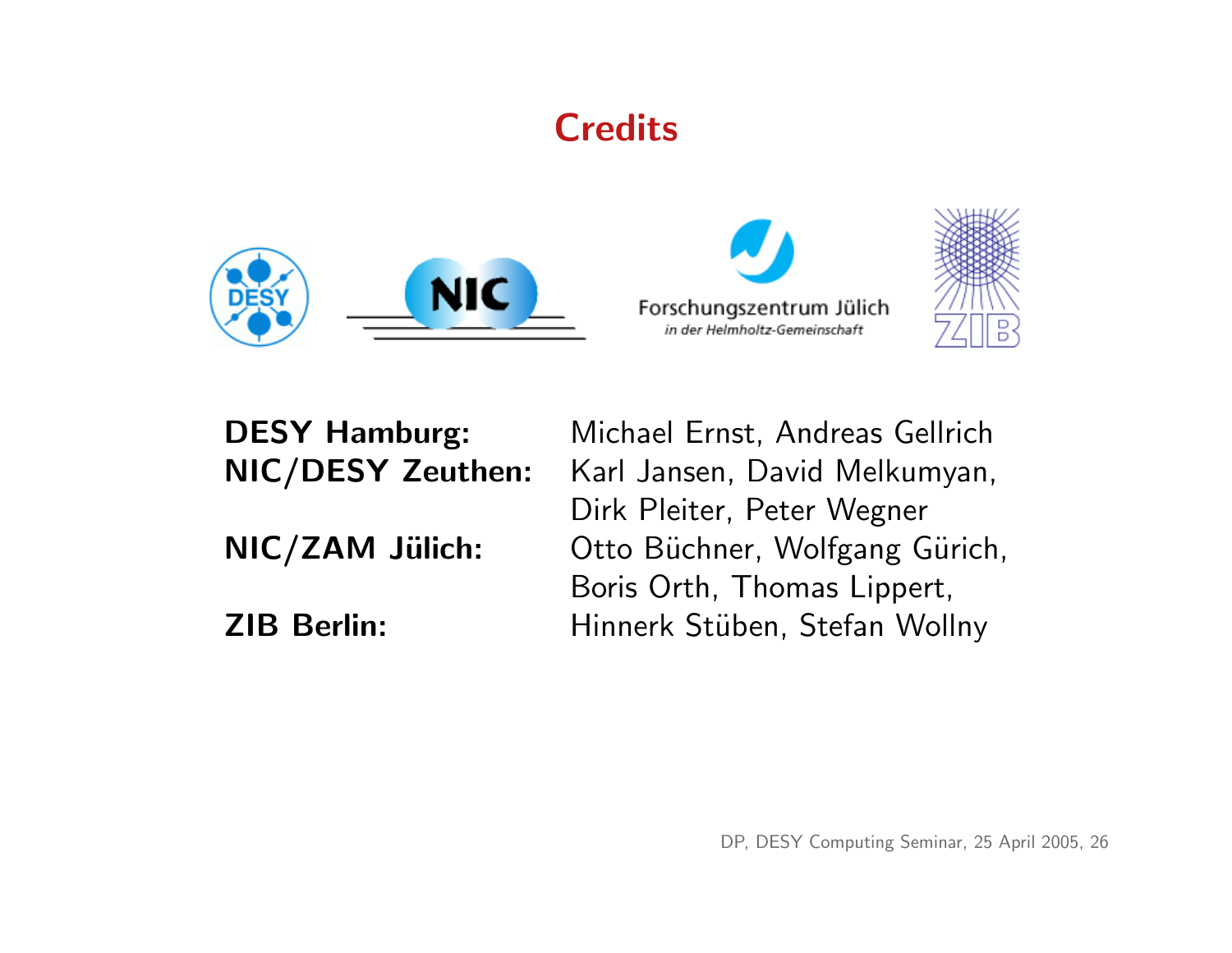## Lattice Forum



- → Founded in 2001
- $\rightarrow$  >50 member physicists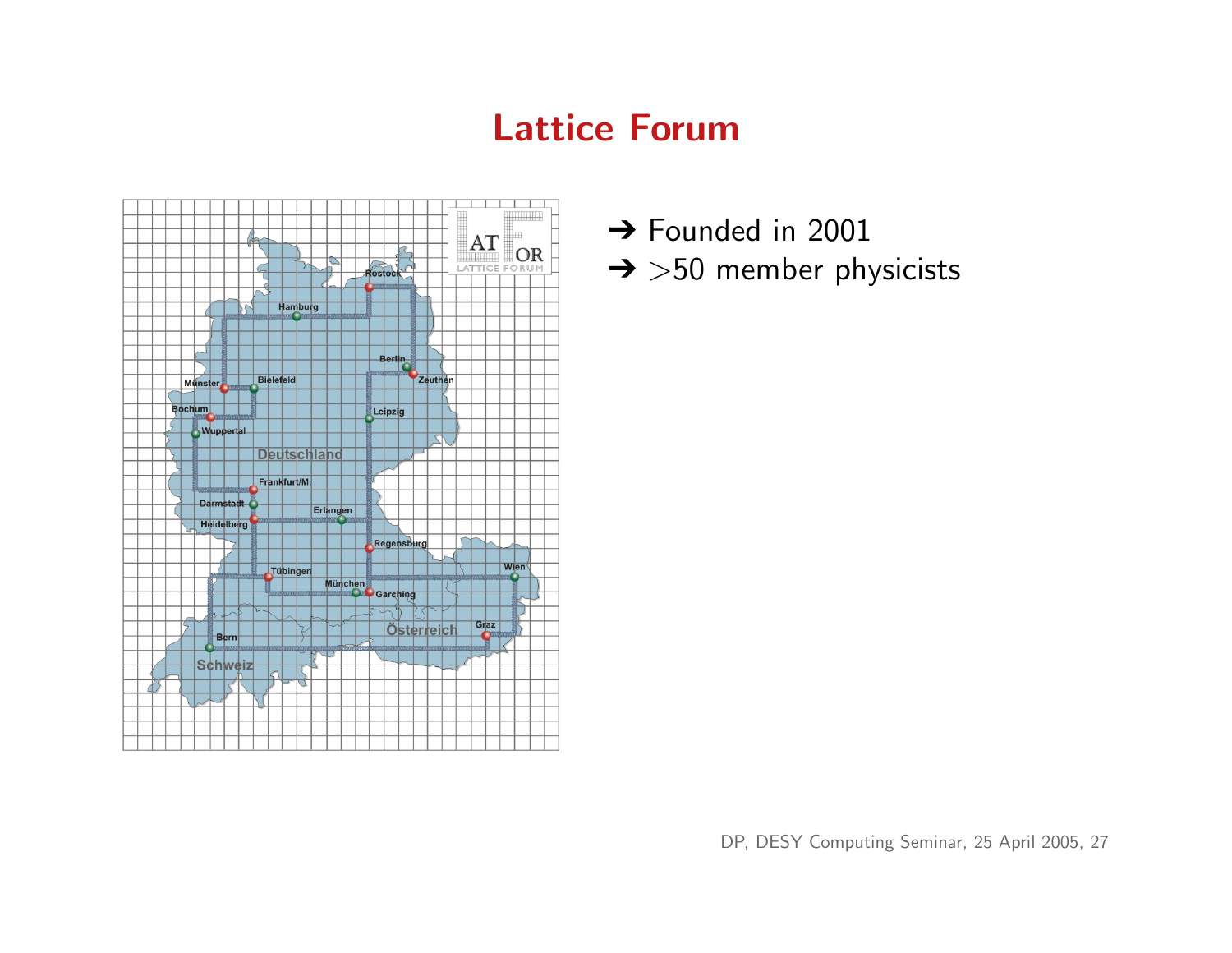# LDG Components

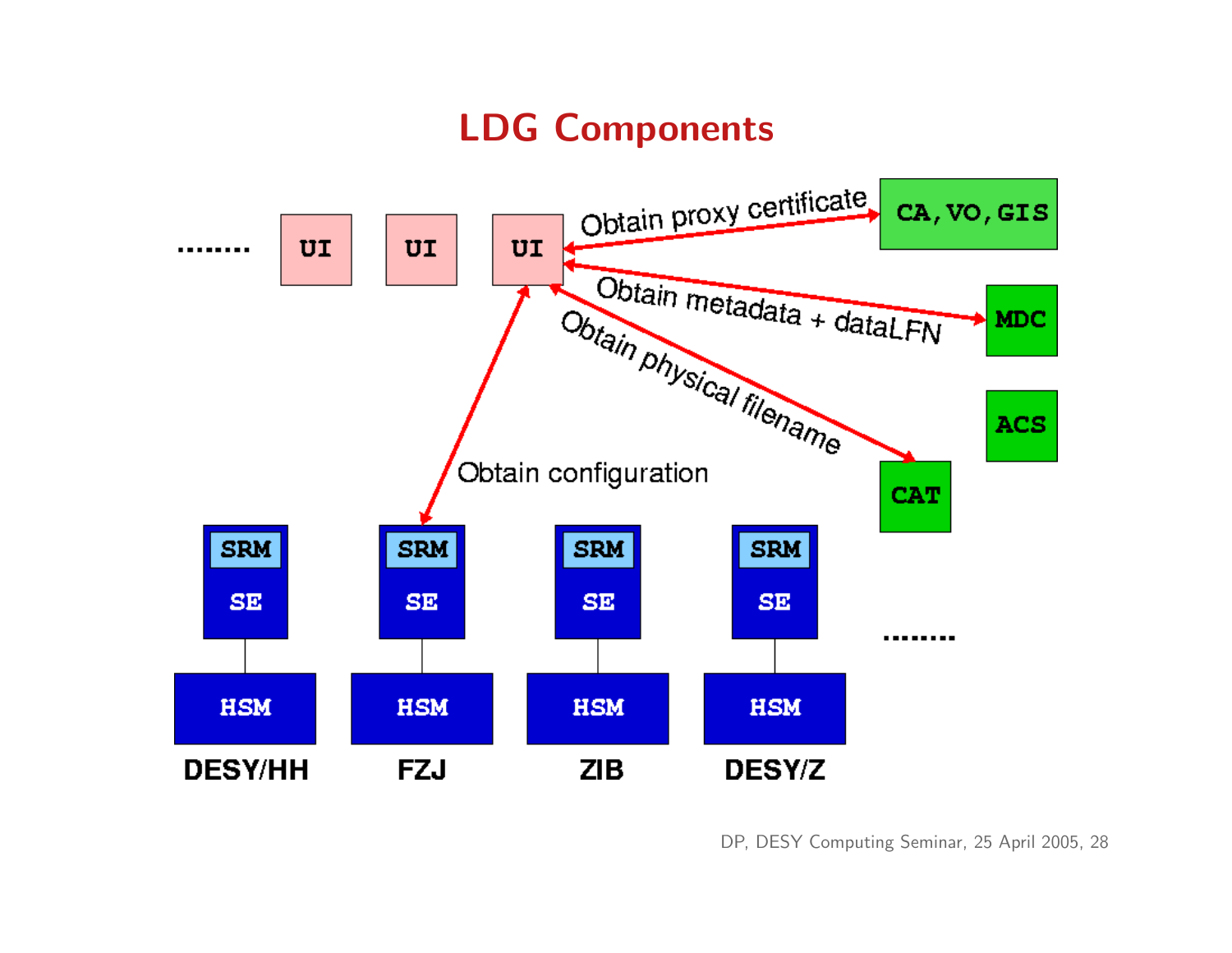### **Middleware**

□ LCG-2 software is used, e.g.

- File catalogue
- Data management client tools
- Problem: Installation on not(RH|SL) platforms
- □ Using **dCache** for SE with SRM interfaces
	- Runs on various platforms and supports different HSM systems
- □ VO 'ildg' and Grid Information System maintained at DESY/HH



[M. Ernst]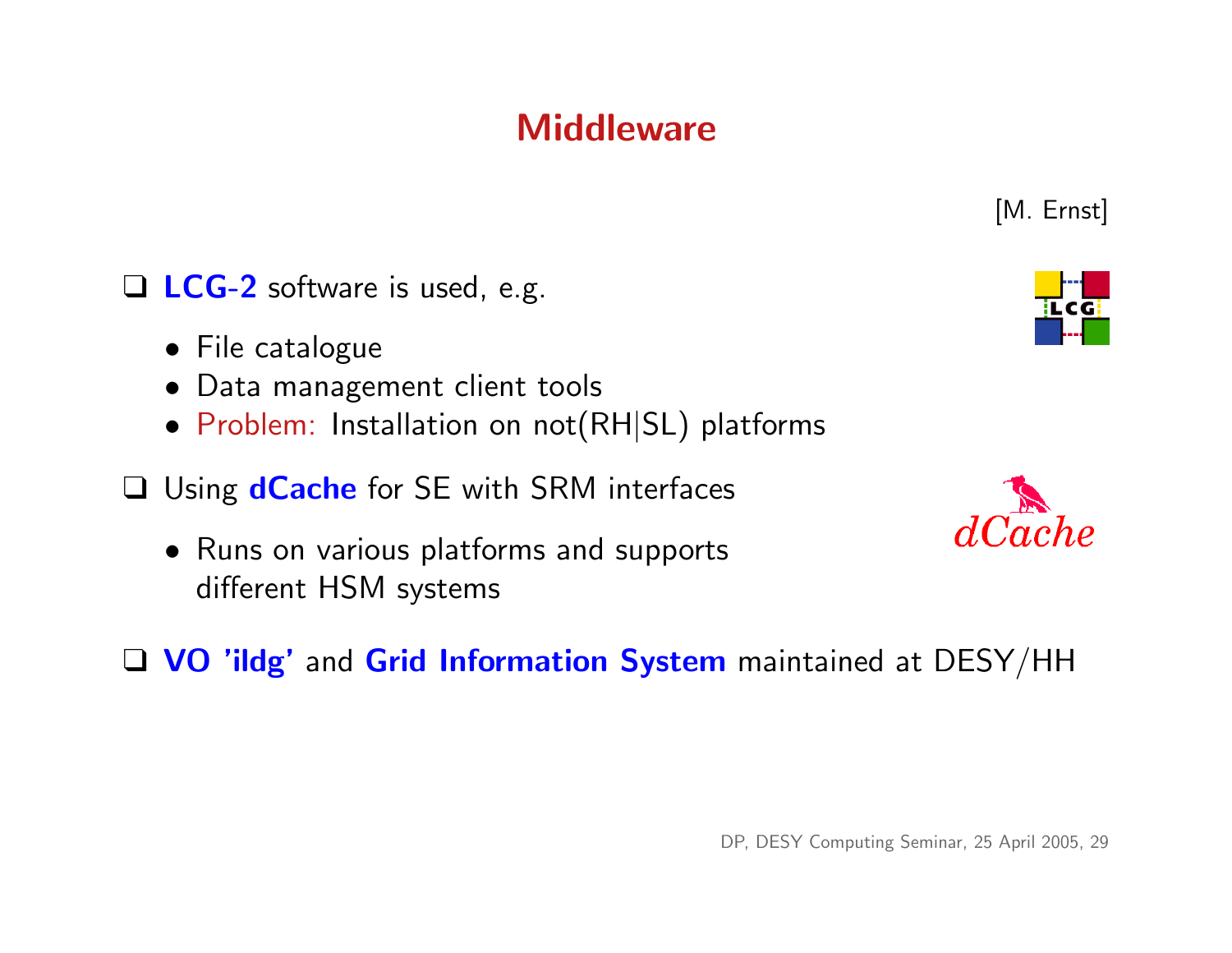# Metadata Catalogue (MDC)

| Requirements: |                   | - MDC must be extensible                                  |                   |                   |
|---------------|-------------------|-----------------------------------------------------------|-------------------|-------------------|
|               |                   | - Want to use relational database<br>- Usable beyond ILDG |                   |                   |
| Solution:     |                   |                                                           |                   | [D. Melkumyan]    |
| <b>XML</b>    | $\Leftrightarrow$ | Java object                                               | $\Leftrightarrow$ | relational tables |
|               | <b>JAXB</b>       |                                                           | hibernate         |                   |
|               | 介                 |                                                           |                   |                   |
|               | schemata          |                                                           |                   |                   |

#### Advantages:

- Solution as extensible as schemata
- Variety of relational databases supported (we use mySQL)
- Usable beyond ILDG (we plan extension to astroparticle physics)
- Easy to install on different platforms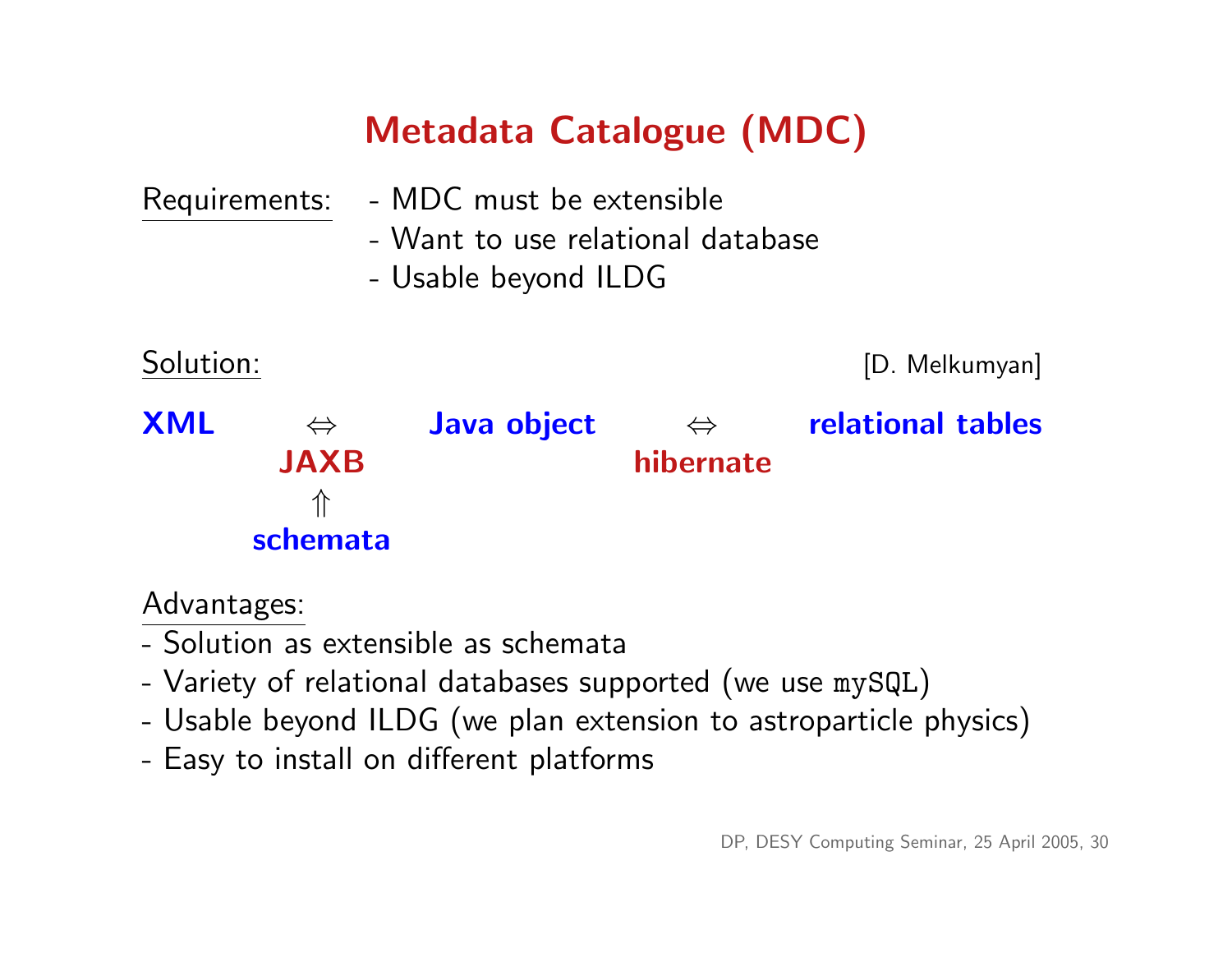## Example from Configuration XML Document

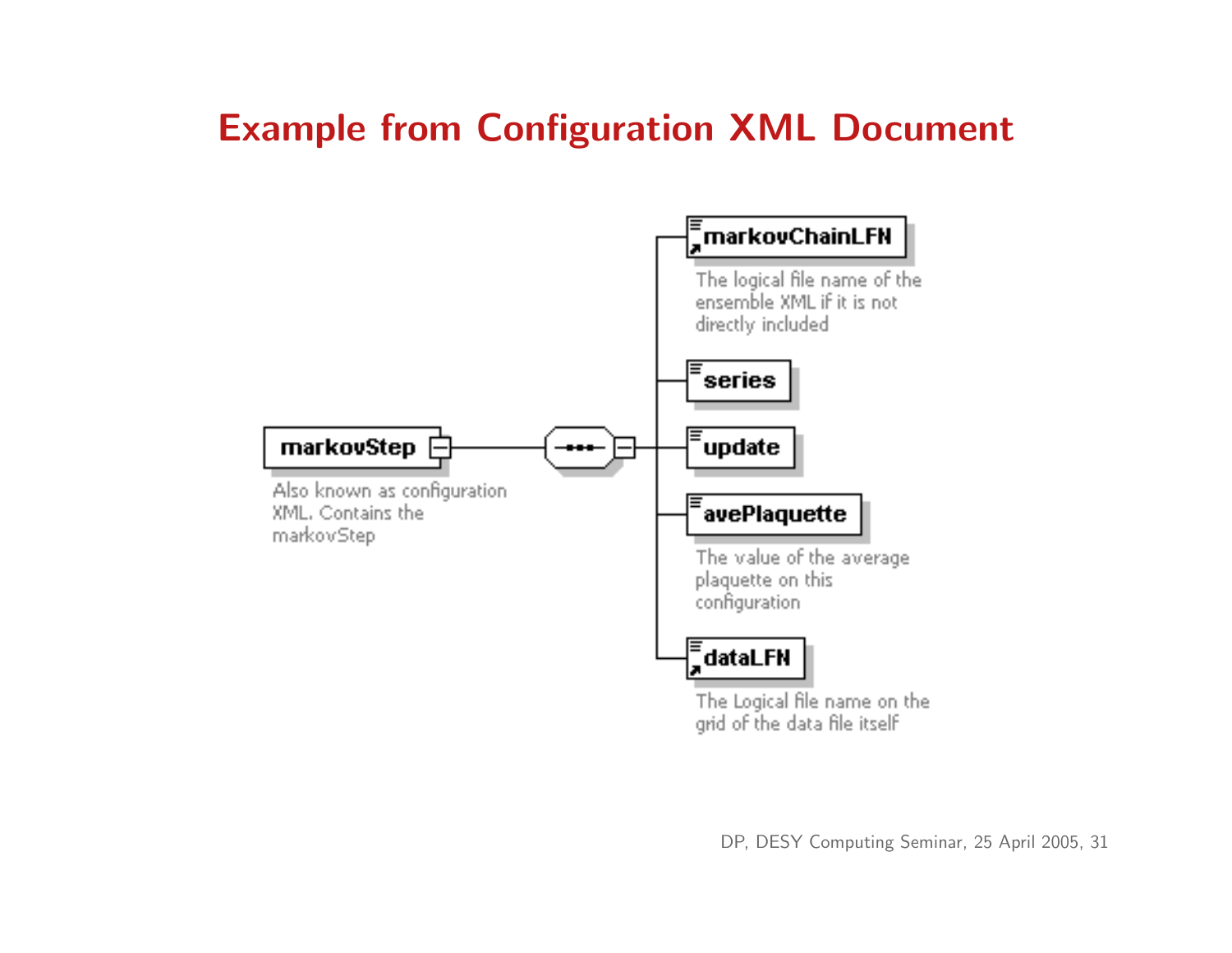# Original XML

```
<markovStep>
  <markovChainURI>
    www.lqcd.org/ildg/qcdsf/b5p40kp13610-24x48
  </markovChainURI>
```
<series>561</series> <update>1500</update>

<avePlaquette>0.5612510601</avePlaquette>

```
<dataLFN>
    qcdsf b5p40kp13610-24x48 bqcd.561.1.1.01500.tar
  </dataLFN>
</markovStep>
```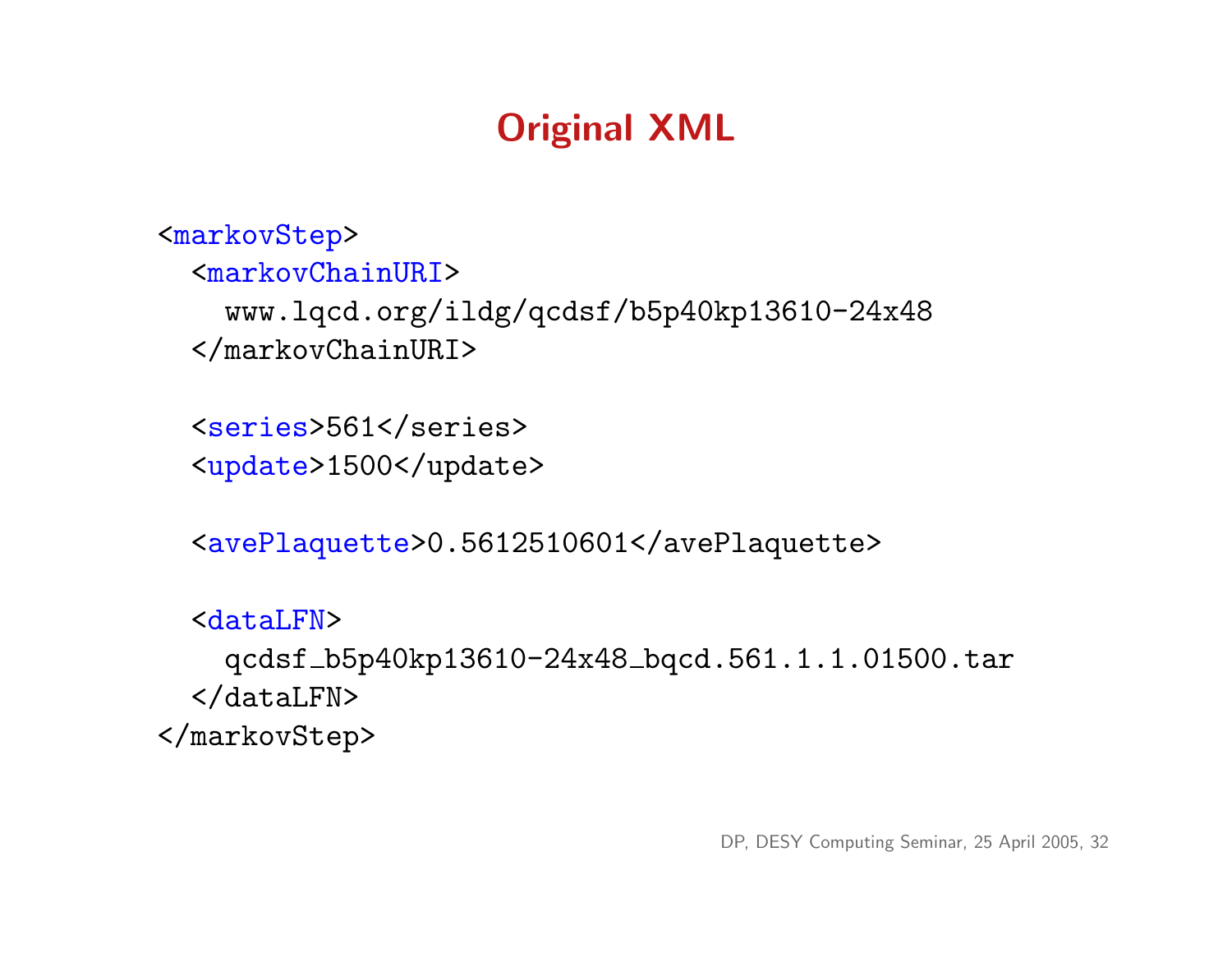# 1st Mutation: Java Object

```
public class MarkovStepTypeImpl ...
{
  protected java.lang.String MarkovChainURI;
  protected boolean has AvePlaquette;
  protected double AvePlaquette;
  protected java.lang.String DataLFN;
  protected java.lang.String _Series;
  protected java.lang.String _UpdateMarkovStep;
  private java.lang.String idInternal;
```
...

}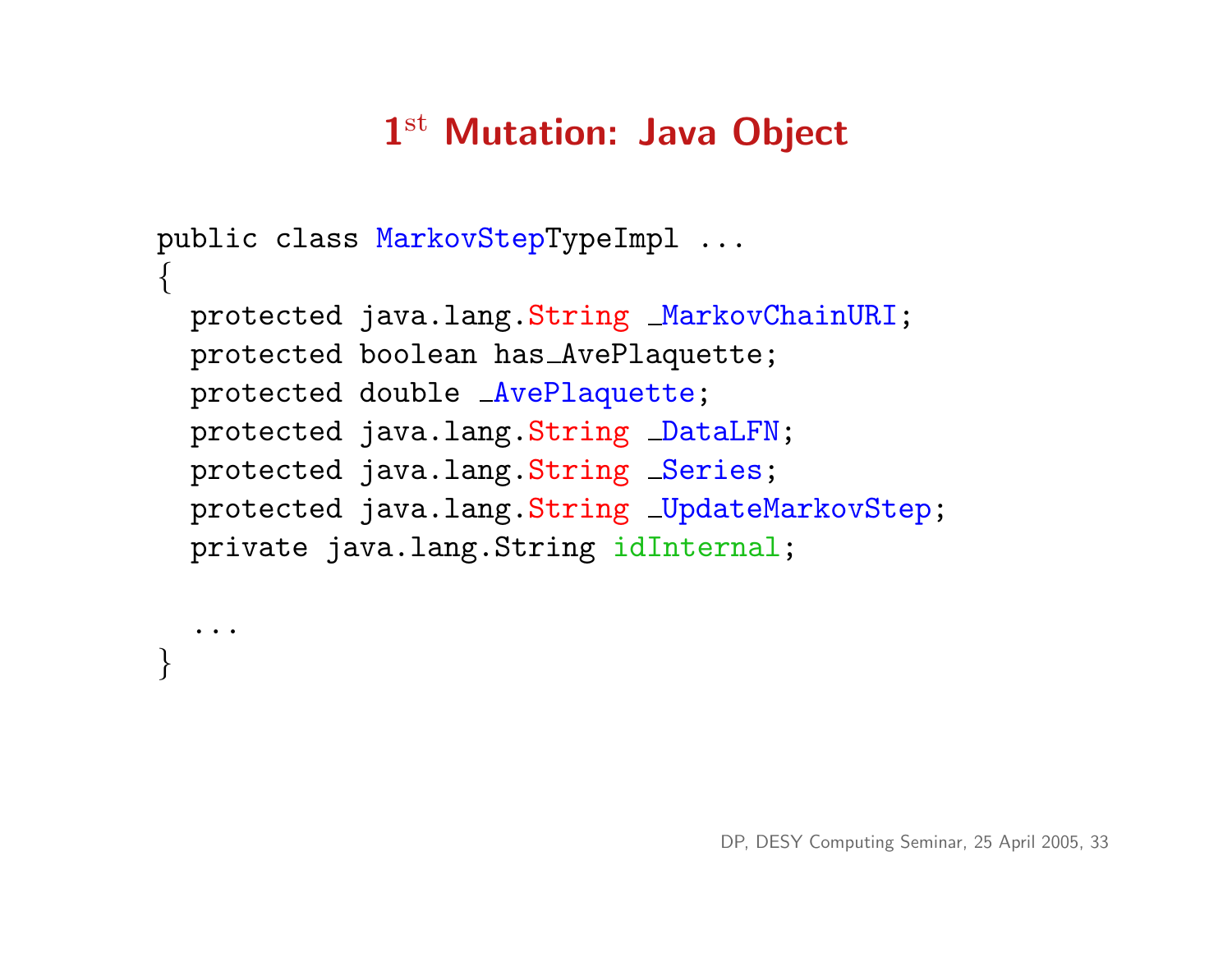# 2nd Mutation: Relational Table

| <b>MarkovStepType</b> |              |            |     |             |       |
|-----------------------|--------------|------------|-----|-------------|-------|
| Field                 | Type         | Null       | Key | Default     | Extra |
| idInternal            | varchar(32)  |            | PRI |             |       |
| ildg_markovChainURI   | varchar(255) | <b>YES</b> |     | <b>NULL</b> |       |
| ildg_avePlaquette     | double       | <b>YES</b> |     | <b>NULL</b> |       |
| ildg_update           | varchar(255) | <b>YES</b> |     | <b>NULL</b> |       |
| ildg_dataLFN          | varchar(255) | <b>YES</b> |     | <b>NULL</b> |       |
| ildg_series           | varchar(255) | <b>YES</b> |     | <b>NULL</b> |       |

■ currently 59 such tables (not all actions included yet)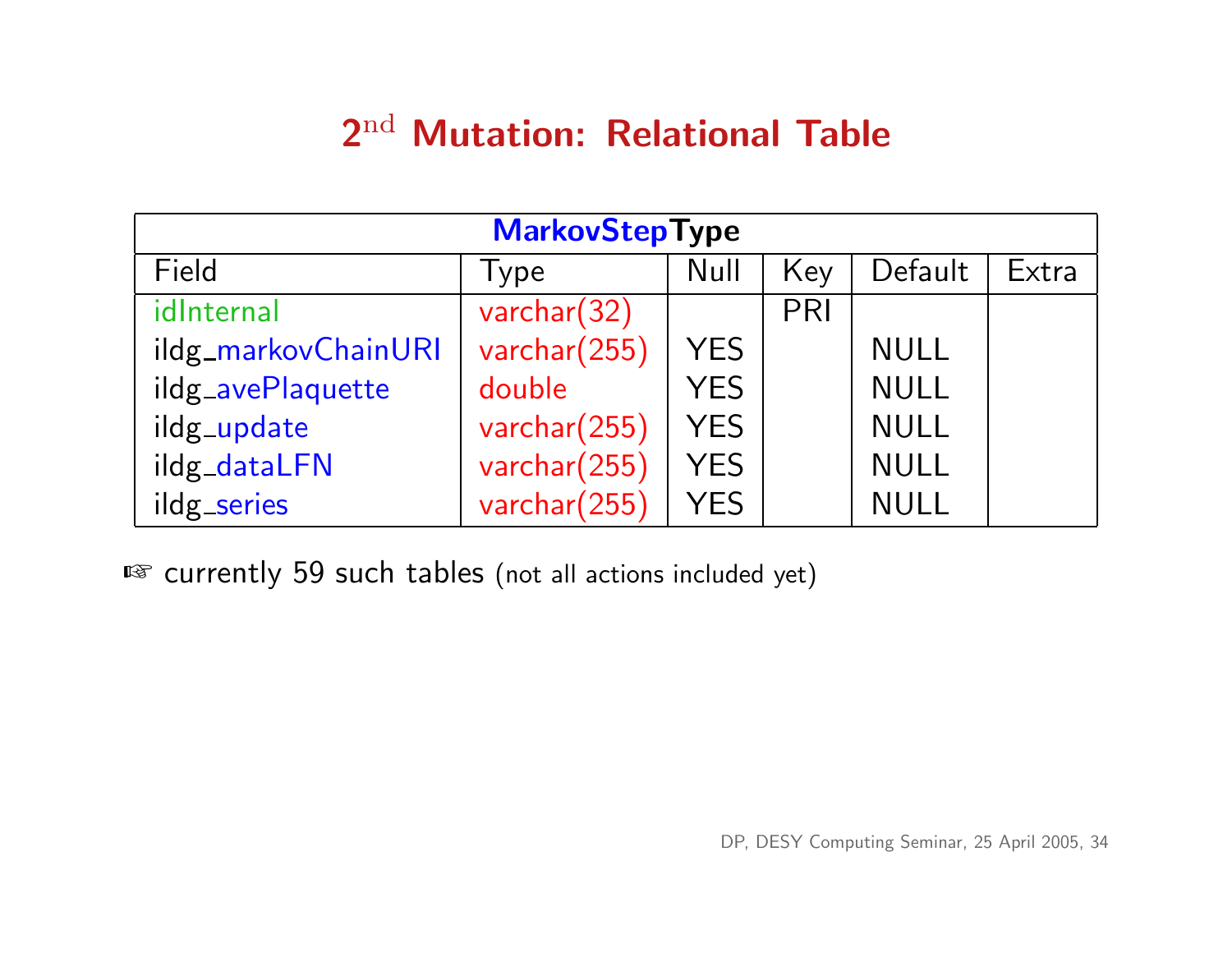## MDC Implementation Issues

❑ Not all features of XML schema supported ■ Use modified (but equivalent) ILDG schemata

❑ Evaluation of general XPath queries slow ☞ Optimize most relevant use case: query to simple elements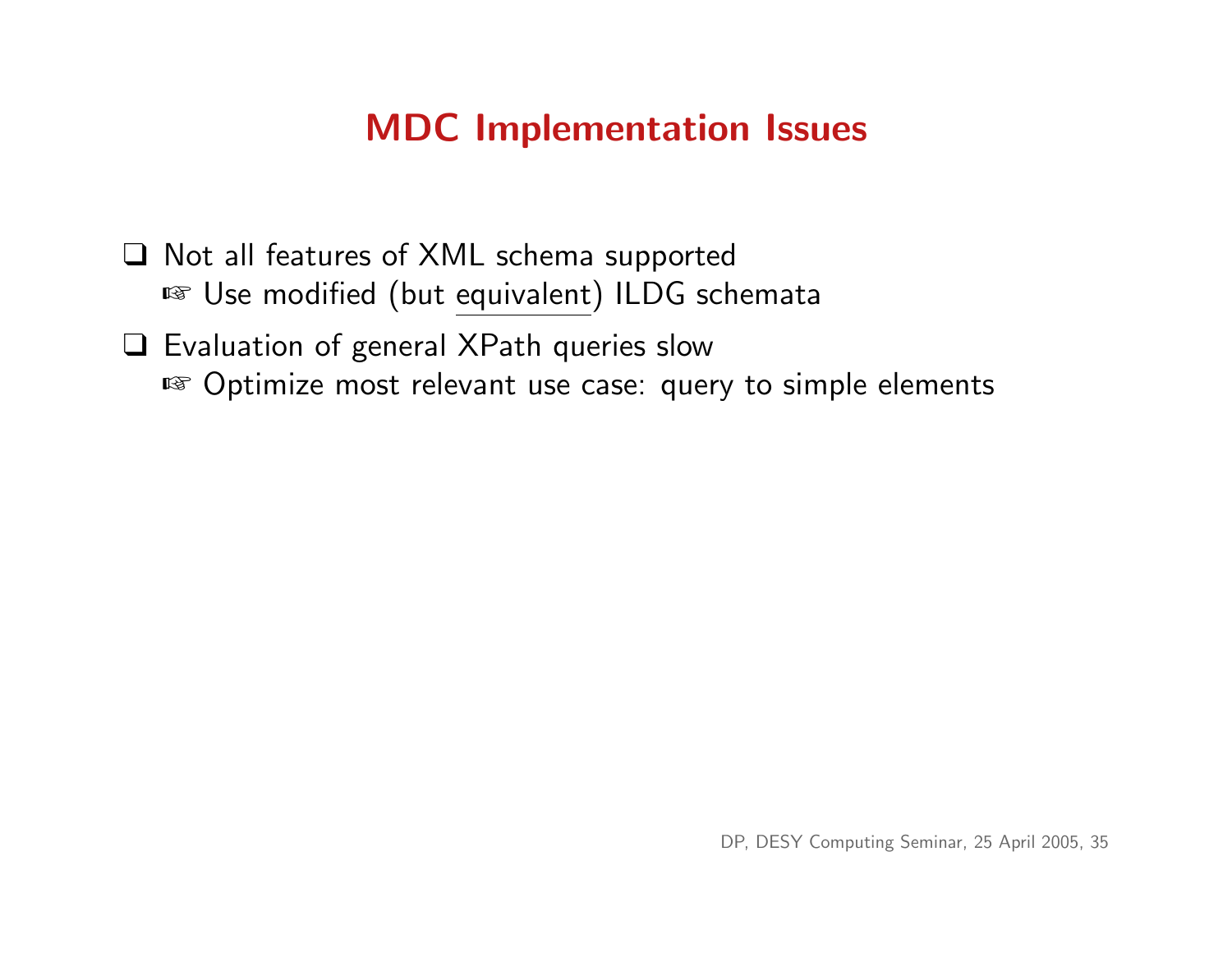# Searching for Configurations within LDG

Query Medata Catalogue:

- 1. Search for ensemble  $\rightarrow$  markovChainURI
- 2. Download ensemble XML document
- 3. Search corresponding configurations  $\rightarrow$  dataLFN
- 4. Download configuration XML document



http://www-zeuthen.desy.de/latfor/ldg/demo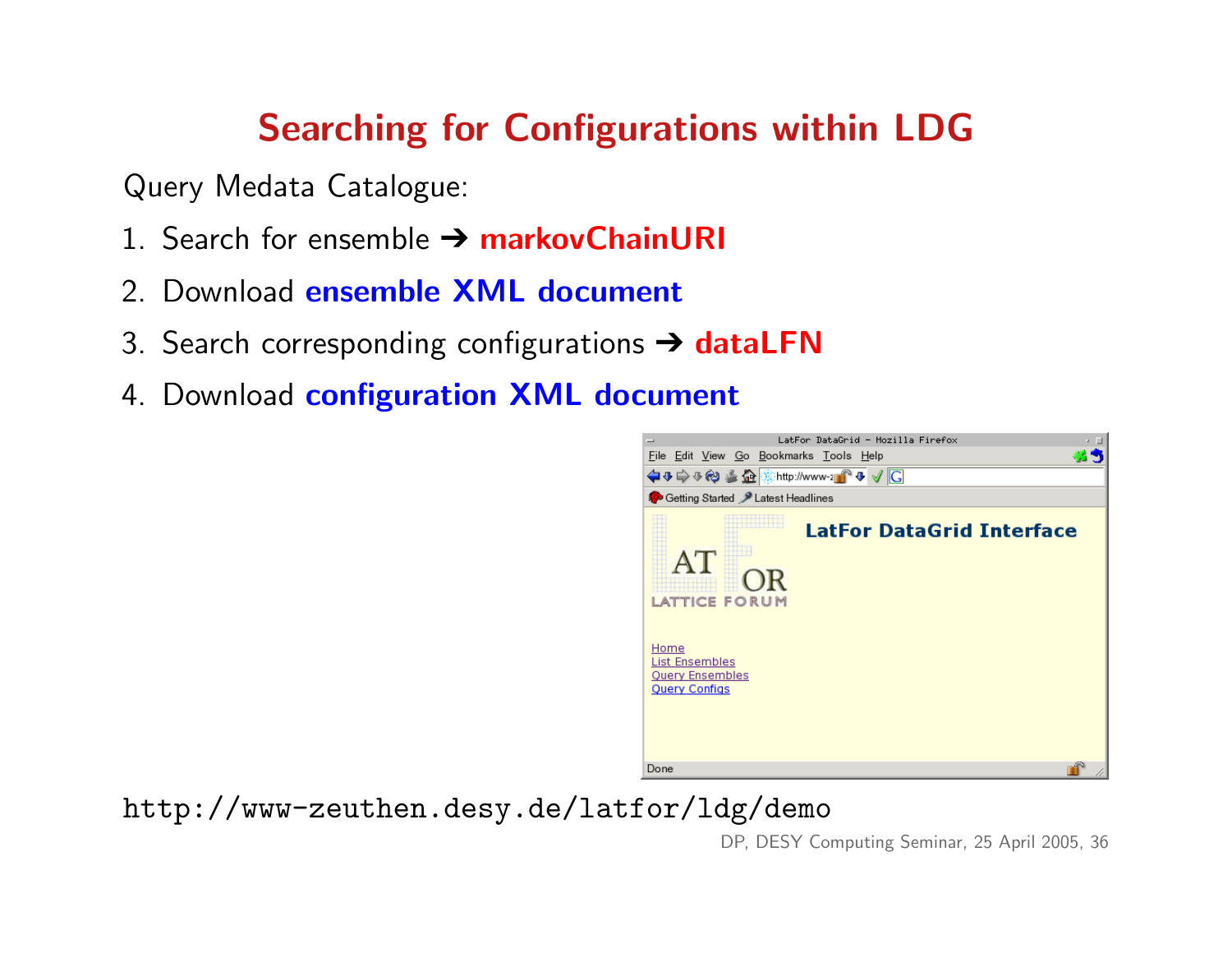## Access to MDC

❑ Access to MDC via web-services

❑ Modifying operations will require authorisation ■ Use GSI for authentication

| Operation        | Return                     |
|------------------|----------------------------|
| doEnsembleQuery  | List of markovChainURI     |
| doMetadataQuery  | List of dataLFN            |
| doEnsembleGet    | Ensemble XML document      |
| doMetadataGet    | Configuration XML document |
| doEnsembleUpdate |                            |
| doMetadataUpdate |                            |
|                  |                            |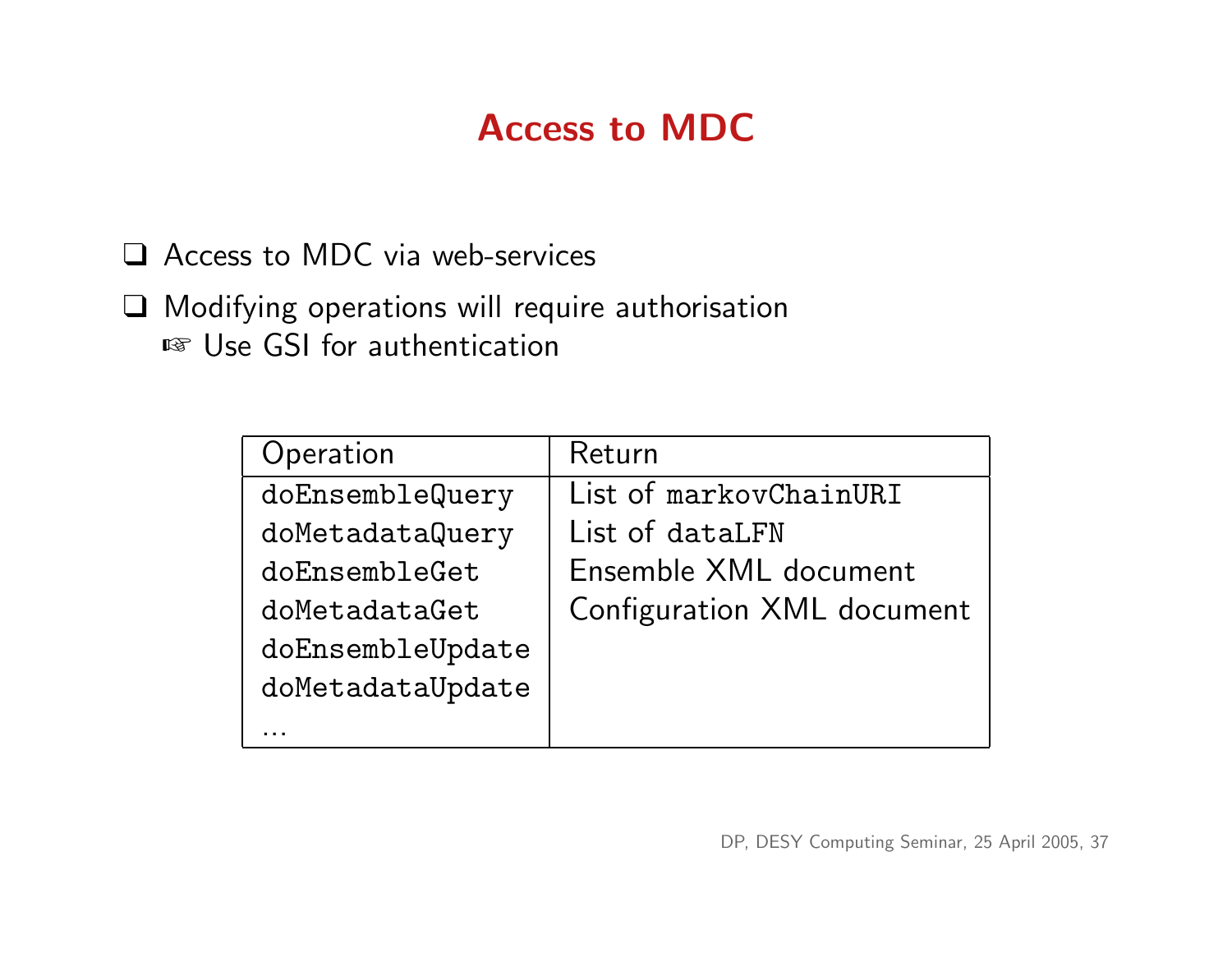# Access Control Service (ACS)

❑ LDG-MDC will for each ensemble store permissions for

- modifying metadata
- inserting/updating/deleting data files (configurations)
- downloading data files

❑ Access control information will be forwarded to file catalogue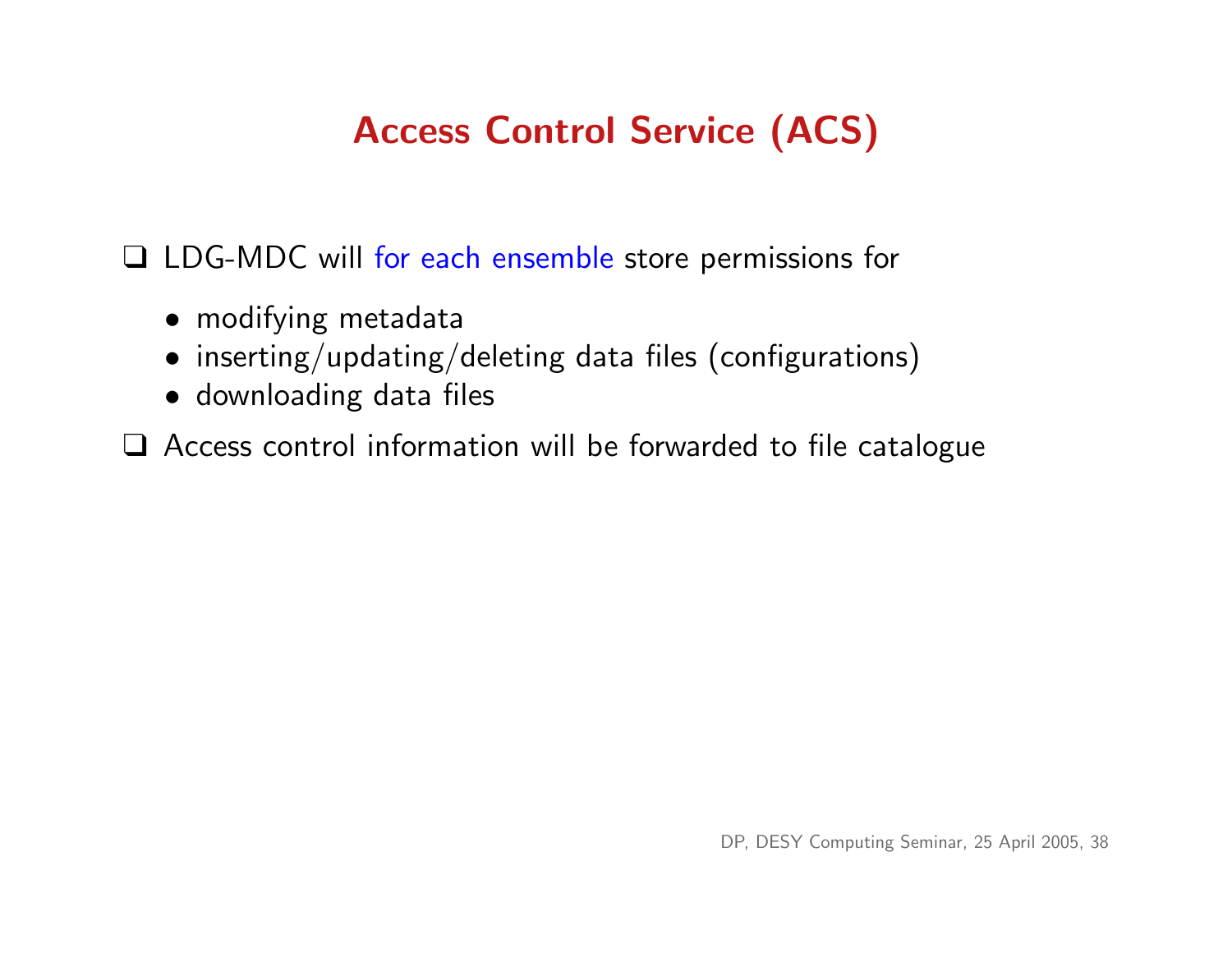# Status and Outlook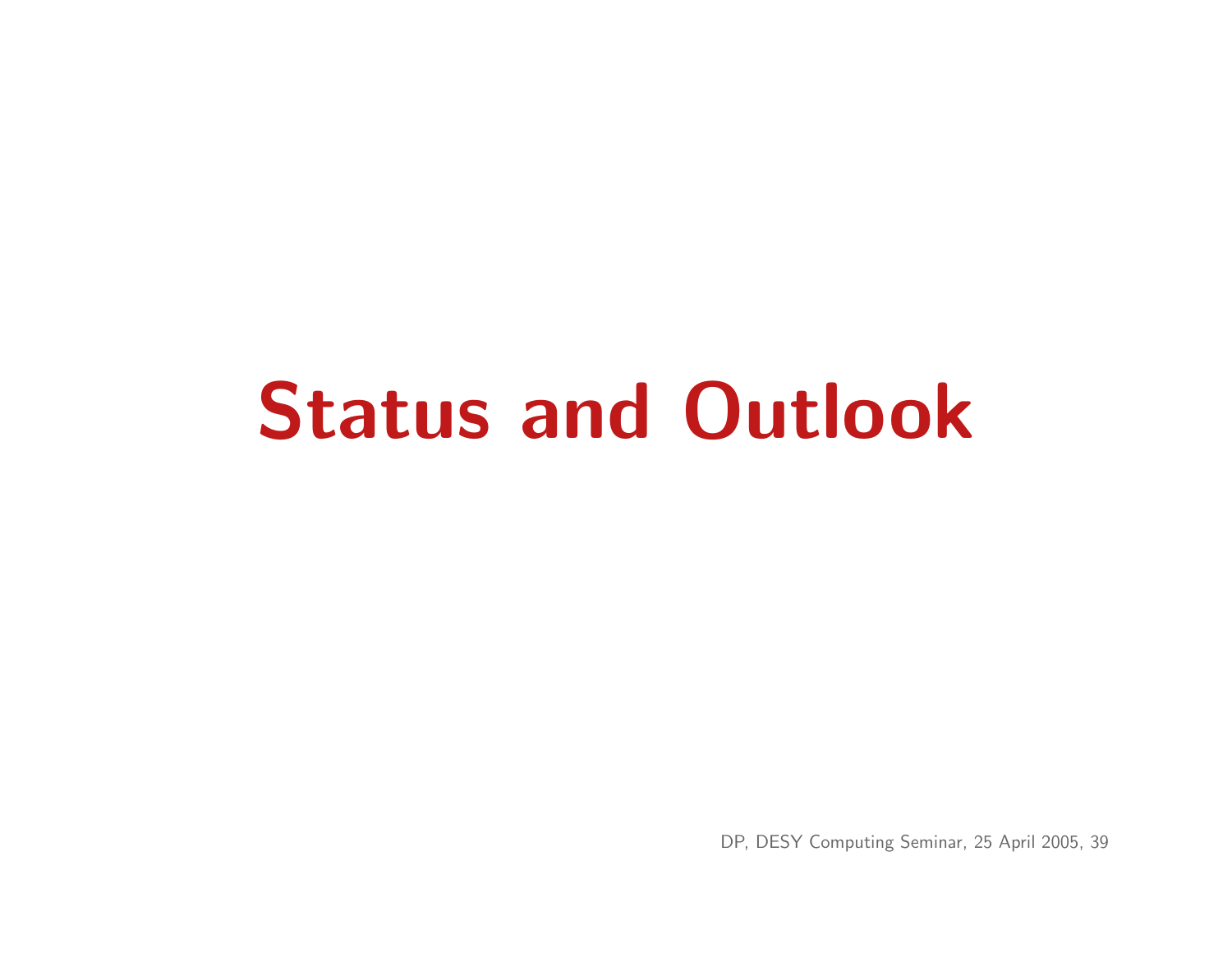# Status International DataGrid (ILDG)

- $\overrightarrow{V}$  XML schemata defined
- $\triangleright$  Binary file format defined
- $\vee$  Middleware basics defined
- ✘ Details middleware interfaces need to be worked-out
- ✘ Open questions concerning interoperability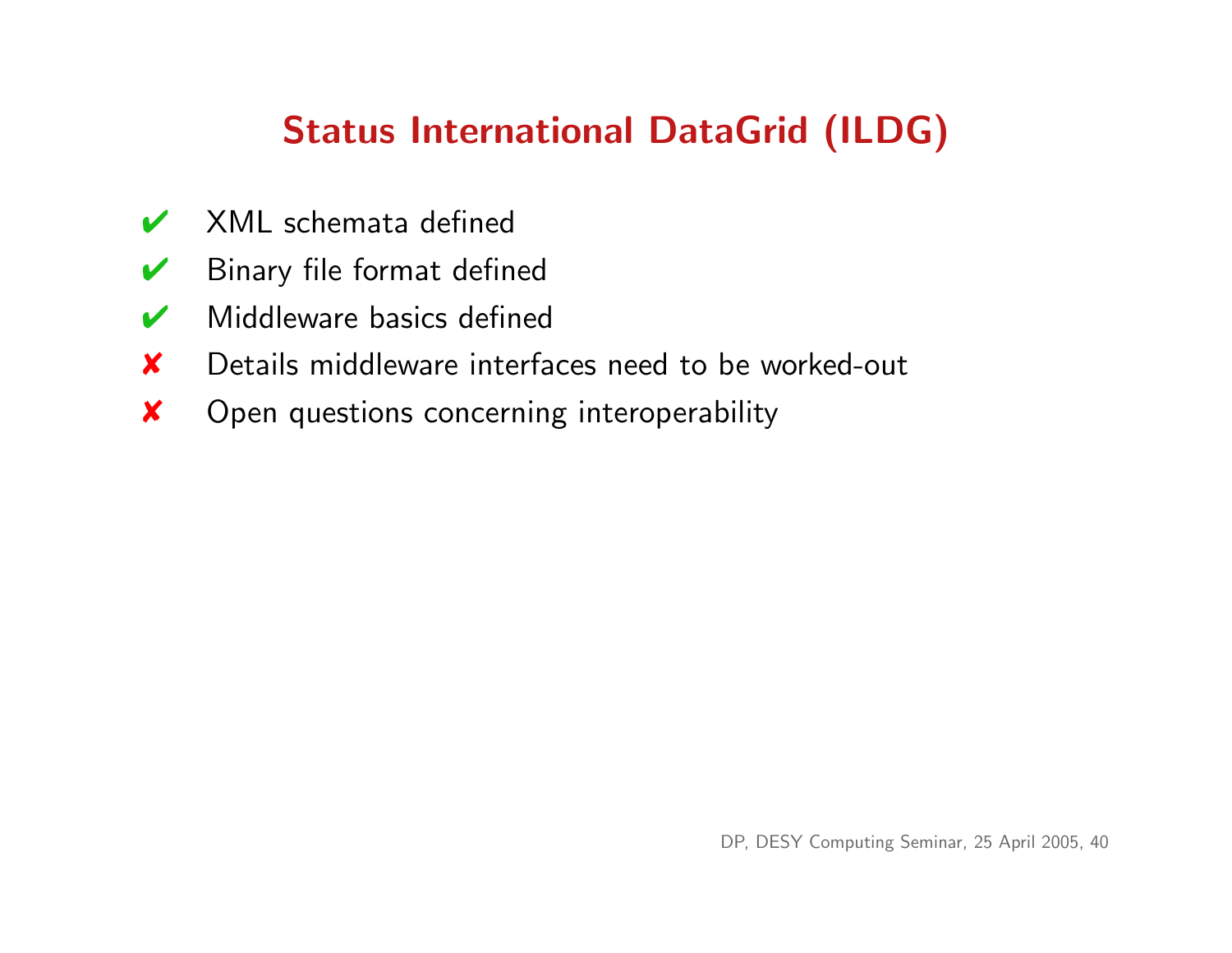# Status Latfor DataGrid (LDG)

- Initial prototype Metadata Catalogue (MDC) running
- **WS** defined
- User tools defined, implementation started
- ✔ Virtual Organisation (VO) installed Associated resources (e.g. SE) published via GIS
- ✔ File Catalogue running
- $\checkmark$  4 Storage Elements (SE) installed (all with HSM)
- ✘ Access Control Service (ACS) to be implemented
- $\vee$  O(8) ensembles, O(10,000) configurations marked-up, inserted into MDC, uploaded to SE, registered in catalogue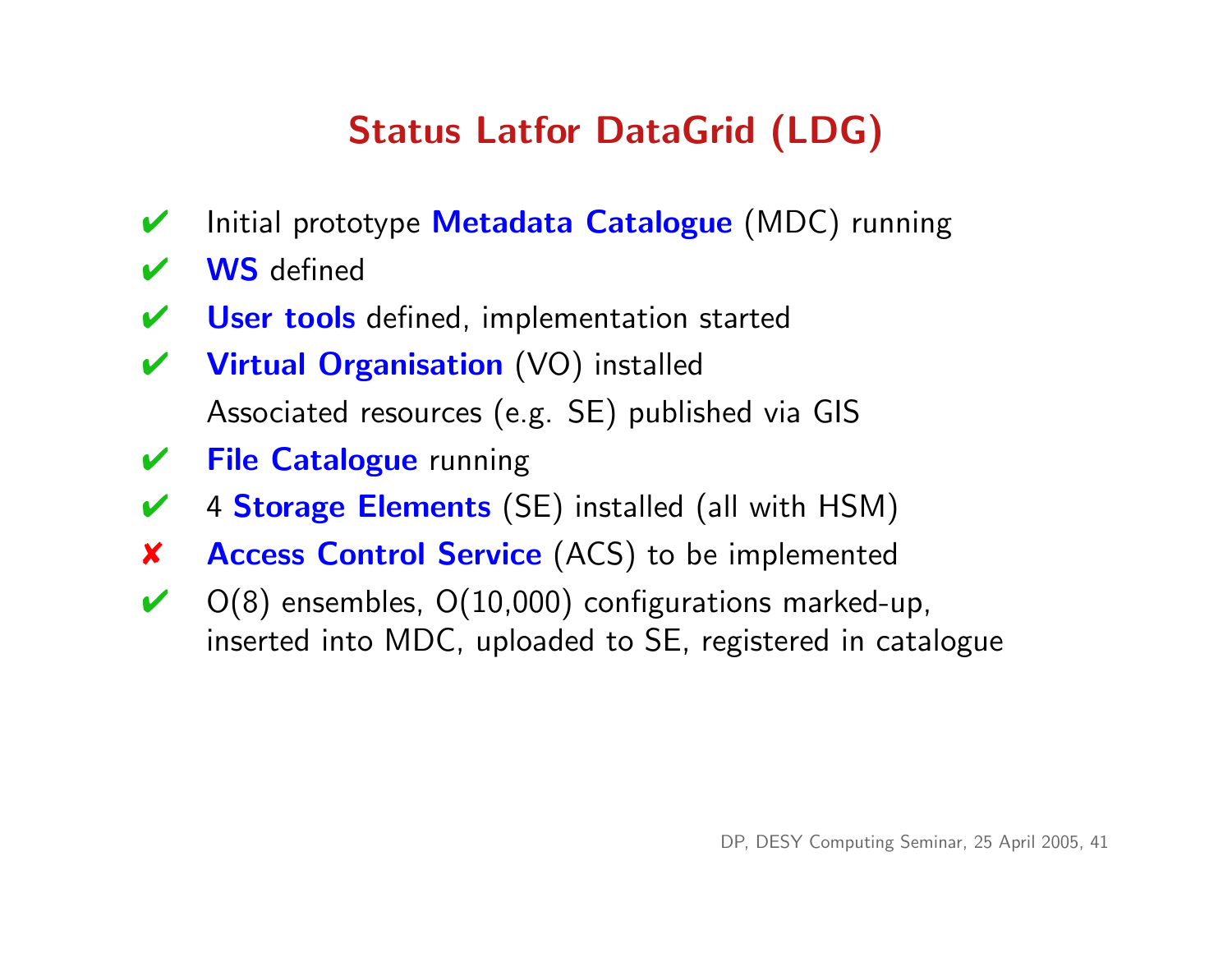## Next Steps and Future Plans

- ❑ Push LDG to production level
- □ Make LDG available to all lattice groups in Germany
- □ Extent LDG to groups in France and Italy
- ❑ Setup compute grid